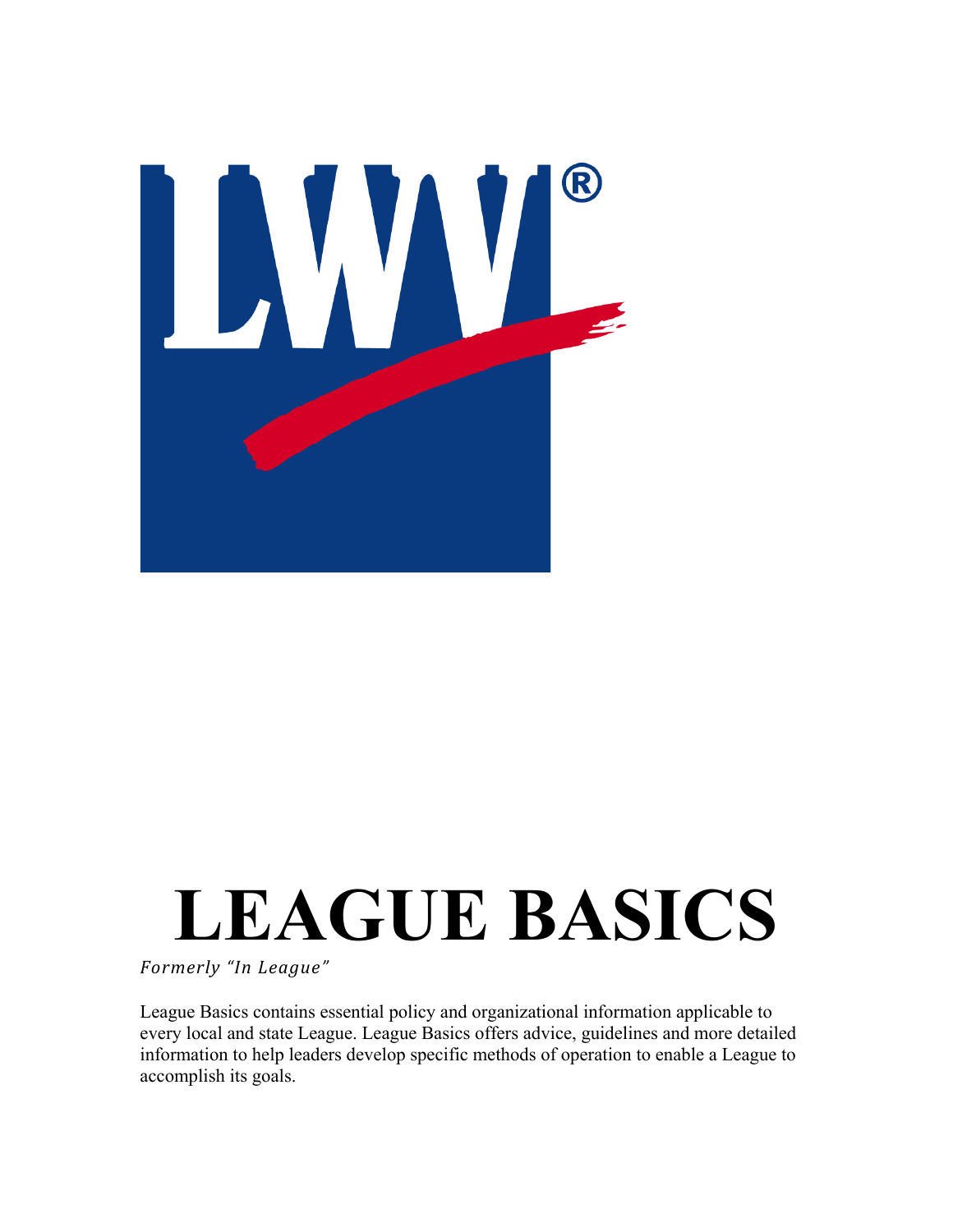# **LEAGUE BASICS Table of Contents**

| <b>PREFACE</b> |                                                                  | Page 2                        |
|----------------|------------------------------------------------------------------|-------------------------------|
| 1.             | Introduction                                                     | Page 2                        |
| 2.             | <b>Bylaws</b>                                                    | Page 3                        |
| 3.             | Political Yet Nonpartisan                                        | Page 4                        |
| 4.             | <b>Board of Directors</b>                                        | Page 5                        |
| 5.             | <b>Money Matters</b>                                             | Page 7                        |
| 6.             | Membership                                                       | Page 11                       |
| 7.             | Communications                                                   | Page 12                       |
| 8.             | Voters Services and Public Information                           | Page 13                       |
| 9.             | Overview of Program<br>League Studies                            | Page 16<br>Page 16            |
| 10.            | League Advocacy                                                  | Page 18                       |
| 11.            | Conclusion                                                       | Page 21                       |
| 12.            | Appendix<br><b>Glossary of Terms</b><br><b>Linked Appendices</b> | Page 22<br>Page 22<br>Page 24 |
| 13.            | Index                                                            | Page 26                       |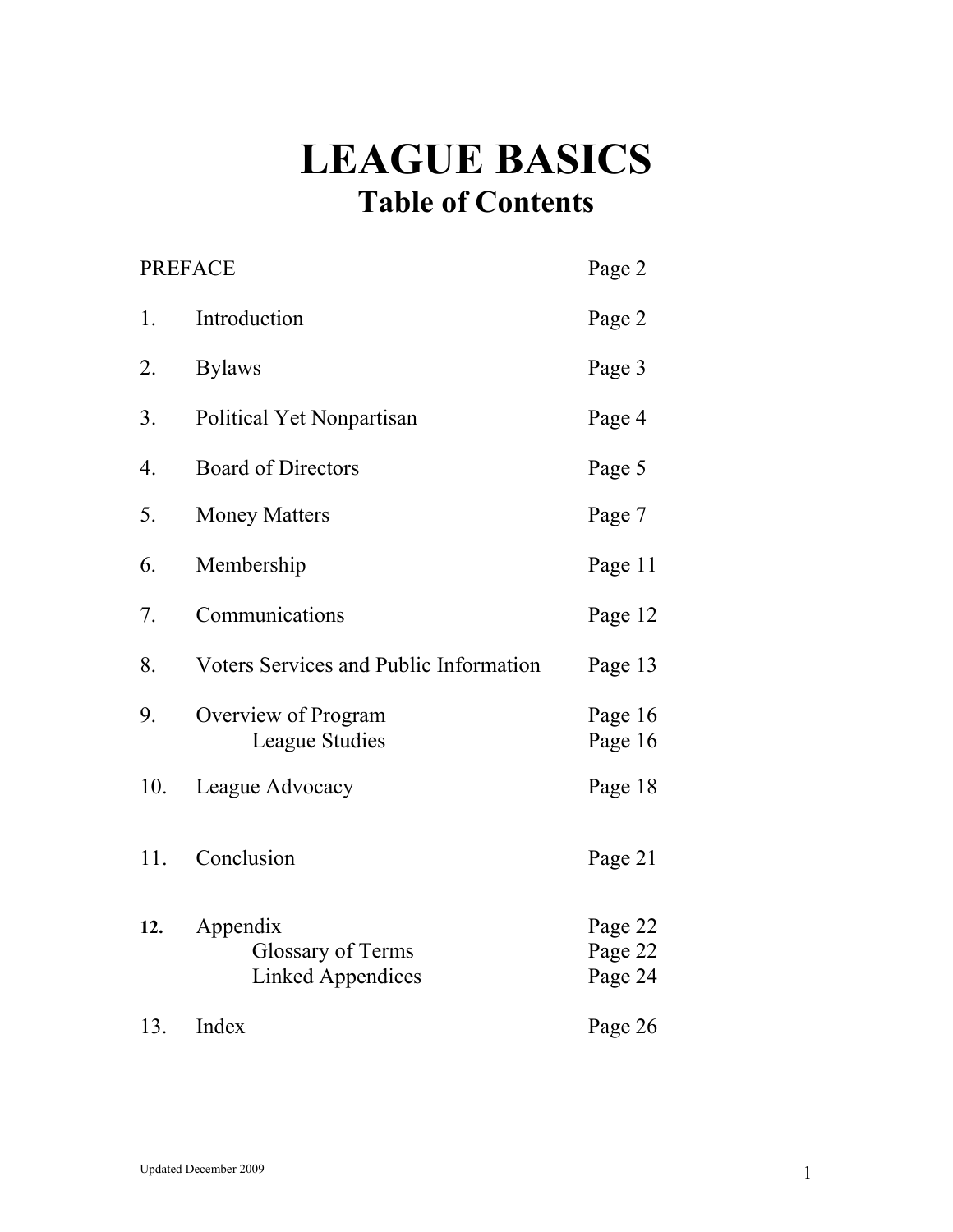# LEAGUE BASICS

## Preface

The League of Women Voters is a volunteer organization that does a professional job. The League tackles important public issues and is a respected, trusted asset in cities and towns across the country. League leaders empower others to define and accomplish goals—for themselves, for the organization, for their communities and for the nation. Through these goals, the organization fulfills its mission and grows.

Throughout its history, the League of Women Voters has been a dynamic, changing organization, adapting procedures to meet current and future needs. League leaders make their communities stronger, healthier, and more vibrant. This handbook and the additional information available on the League Web site [\(www.lwv.org\)](http://www.lwv.org/) are essential tools to help League leaders be more effective and to help make the organization more effective.

While there are fundamental similarities among Leagues everywhere, each League has its own special characteristics. The size, distribution and demographics of membership; time and money resources; and community/state issues all affect the structure and operations of a League.

*League Basics* contains essential policy and organizational information applicable to every local and state League. The Web site offers suggestions, advice, guidelines and more detailed information to help leaders develop specific methods of operation to enable a League to accomplish its goals.

## 1. Introduction

The League of Women Voters is a nonpartisan political organization that encourages informed and active participation in government, works to increase understanding of major public policy issues and influences public policy through education and advocacy. This is the organization's mission statement.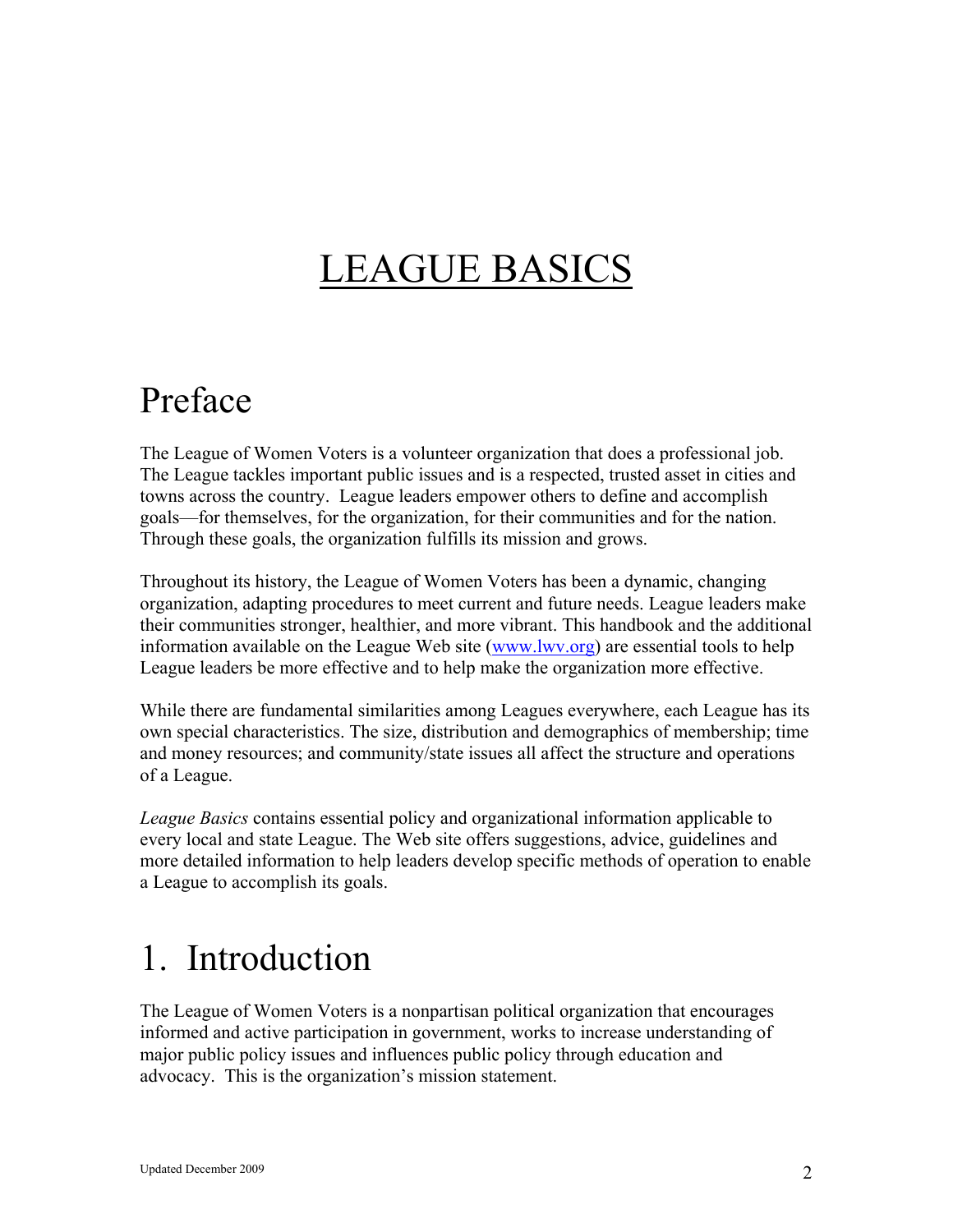The League of Women Voters is organized to parallel the three levels of government: local, state and national. In some areas, local Leagues have formed Inter-League Organizations (ILOs) to address regional concerns. At each level, the League is governed by a volunteer president and board of directors.

In order to maintain its status as a part of the League of Women Voters, each local League is required to:

- ! **Have bylaws, the first three articles of which should be consistent with those of the LWVUS. The remaining articles must provide for democratic procedures.**
- ! **Establish and maintain a nonpartisan policy.**
- ! **Hold an annual business meeting of the membership.**
- ! **Hold regular board meetings.**
- ! **Meet its financial obligations (per member payment) to the state and national levels of the League and adopt a financial plan for sustainability and for carrying out the League's mission to its community.**
- ! **Have a plan for membership growth and retention that encourages a membership as diverse as the community.**
- ! **Act in ways that are consistent with League principles, positions and policies.**

Women—and men (since 1974)—who are citizens and at least 18 years old may join the League as voting members. Associate (non-voting) membership is available for younger people and non-citizens. Joining at any level of the organization automatically confers membership at every level, and with that membership comes the opportunity to make an impact on local, state, regional and national public policy issues.

(Best practices corresponding to each of the above requirements are listed in the Leaders section of the League Web site.)

# 2. Bylaws: How the League Governs Itself

Bylaws are fundamental rules drawn up by organizations to govern their internal affairs and their dealings with members and others. They include rules that the organization considers so important that they cannot be changed without prior notice to members and the vote of a specified majority.

League bylaws define the League's purpose and how it organizes to further that purpose. They are meant to protect the organization and to provide an operating framework.

## First Three Articles

The first three articles of the national League bylaws set forth the League name,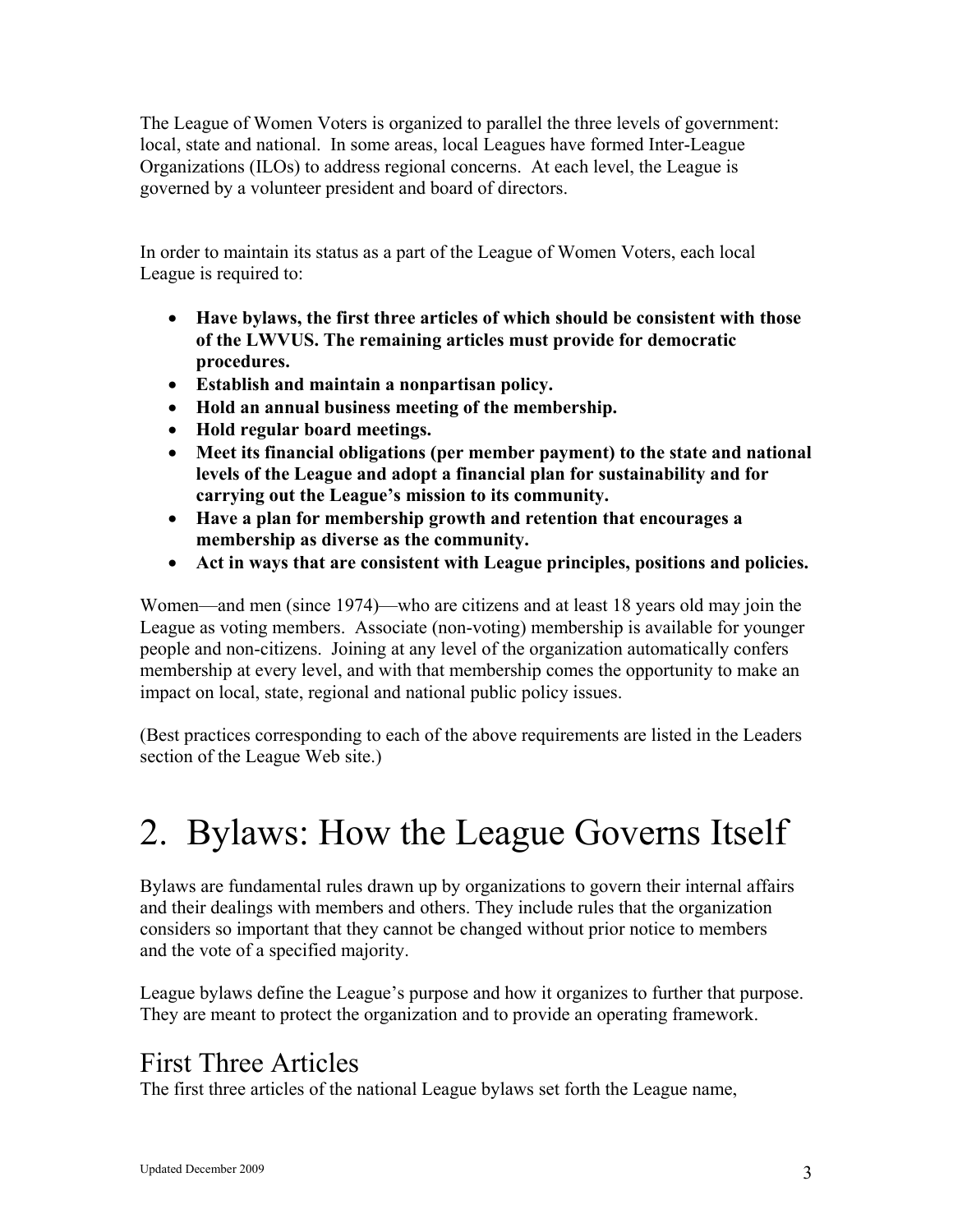present the League's purpose and policy, and define membership in the League. The first three articles of all local and state League bylaws must be consistent with those of the LWVUS in order to define and maintain the unity of the organization and the powers and privileges of members.

#### Remaining Articles

Leagues may decide what to include in the remaining articles of their bylaws, provided they reflect democratic procedures. Normally, they contain provisions covering the organization's officers, board of directors, financial administration, nominations and elections, program, business meetings, parliamentary authority (i.e., Robert's Rules of Order), and method of amending the bylaws themselves.

## Amending Bylaws

Boards should review their bylaws from time to time to make certain they are still appropriate based on changed circumstances or actions taken at state or national League conventions. Before starting the amendment process, a League should consider whether the desired outcome could be achieved by another method (such as a board motion, annual meeting/convention vote, or development of a new policy or procedure). Any amendments to the first three articles that are made at a national convention must automatically also be made to local and state League bylaws; approval at an annual meeting/convention is not required to make the change (but the change should be announced).

(The national League bylaws and sample bylaws for local and state Leagues, as well as guidelines for bylaws, are included in the [Leaders Section](http://www.lwv.org/AM/Template.cfm?Section=Tools_For_Leaders&Template=/TaggedPage/TaggedPageDisplay.cfm&TPLID=75&ContentID=13934) of the League Web site www.lwv.org.)

## 3. Political Yet Nonpartisan

Soon after the League's founding, the decision was made to take positions on issues but to neither support nor oppose any political party or candidate (appointed or elected) for public office. Today, this policy continues to ensure that the League's voice is heard above the tumult of party politics.

To ensure the credibility of the League as a nonpartisan organization, each League's board of directors is responsible for drafting and carrying out its own nonpartisan policy and for seeing that both its members and the public understand the League's nonpartisan role.

Leagues should also have a conflict of interest policy related to board members' paid employment, service on other boards (including League boards at other levels), personal lobbying, etc.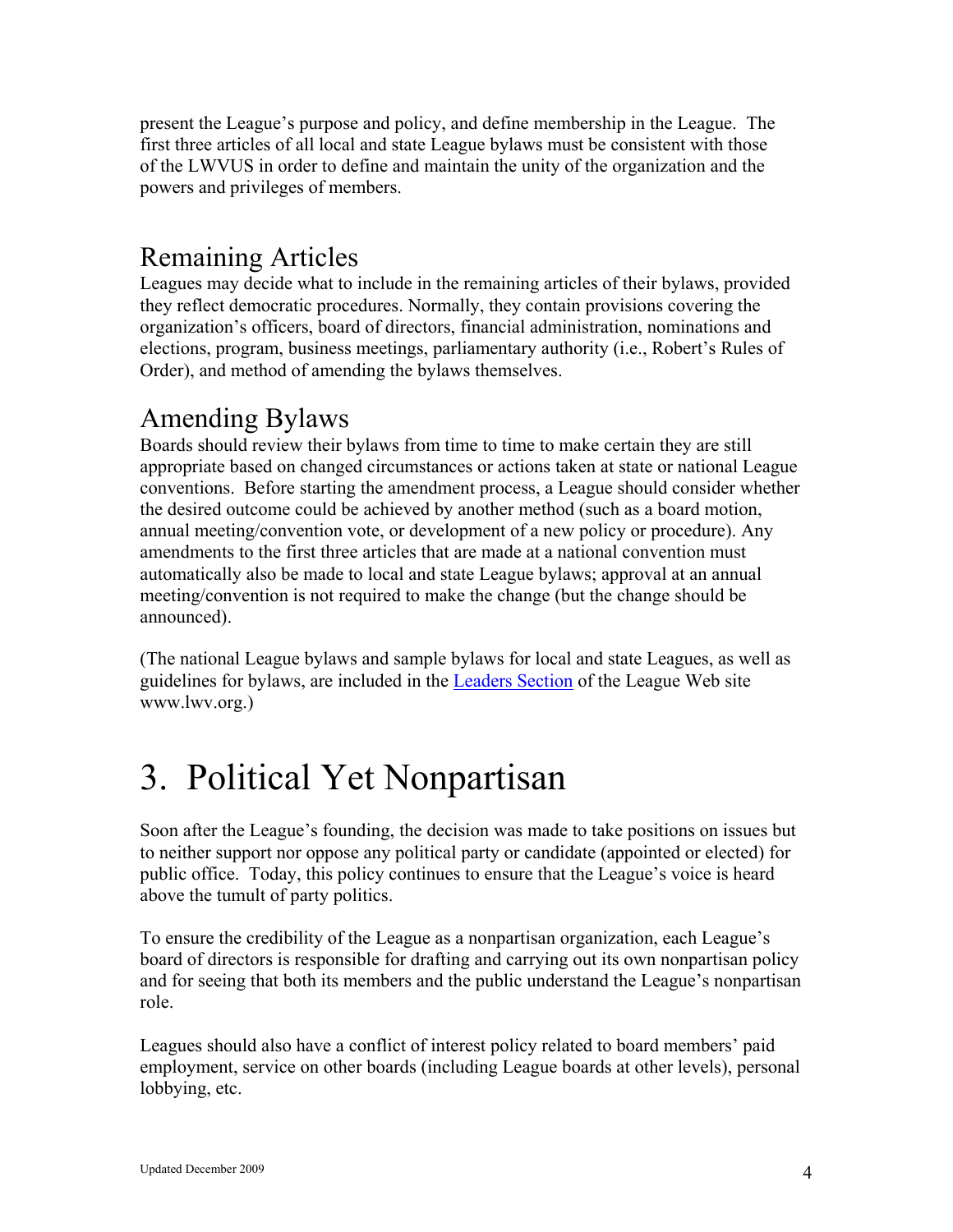(Information about developing and implementing a nonpartisan policy, the nonpartisan policy of the national League board and sample policies for local and state Leagues are included in the [Leaders](http://www.lwv.org/AM/Template.cfm?Section=Tools_For_Leaders&Template=/TaggedPage/TaggedPageDisplay.cfm&TPLID=75&ContentID=13934) section of the League Web site. Sample conflict of interest policies are also included on the Web site.)

# 4. Board of Directors

The board of directors is the administrative and policymaking team for the League. Board members often assume specific duties, but *all* members of the board are responsible for planning and decision-making in several broad interdependent areas:

- Organization and Management: membership growth and participation; adequate financing and realistic budgeting; internal/external communications; visibility; and efficient administrative operations.
- Voter Service/Citizen information
- Program: study, consensus, advocacy

The board as a whole:

- Sets priorities and goals for the organization.
- Carries out overall planning and decision-making...
- ! Supports membership, development and visibility activities.
- ! Represents and promotes the League in the community.
- ! Safeguards the League's reputation for nonpartisanship.

#### The president:

- Leads the League.
- Speaks for the League.
- Empowers and trains League leaders.
- Organizes and delegates League tasks.
- Convenes and presides over meetings.

#### Individual board members:

- ! Attend and participate in all board meetings.
- Identify and mentor new leaders.
- Promote growth and diversity in membership.
- Support and attend League activities.
- Become knowledgeable about League positions and practices.
- ! Explain and promote the League in the community.
- Understand and abide by the League's nonpartisan policy.
- Assist in fundraising activities.
- Make personal financial contributions, in addition to dues.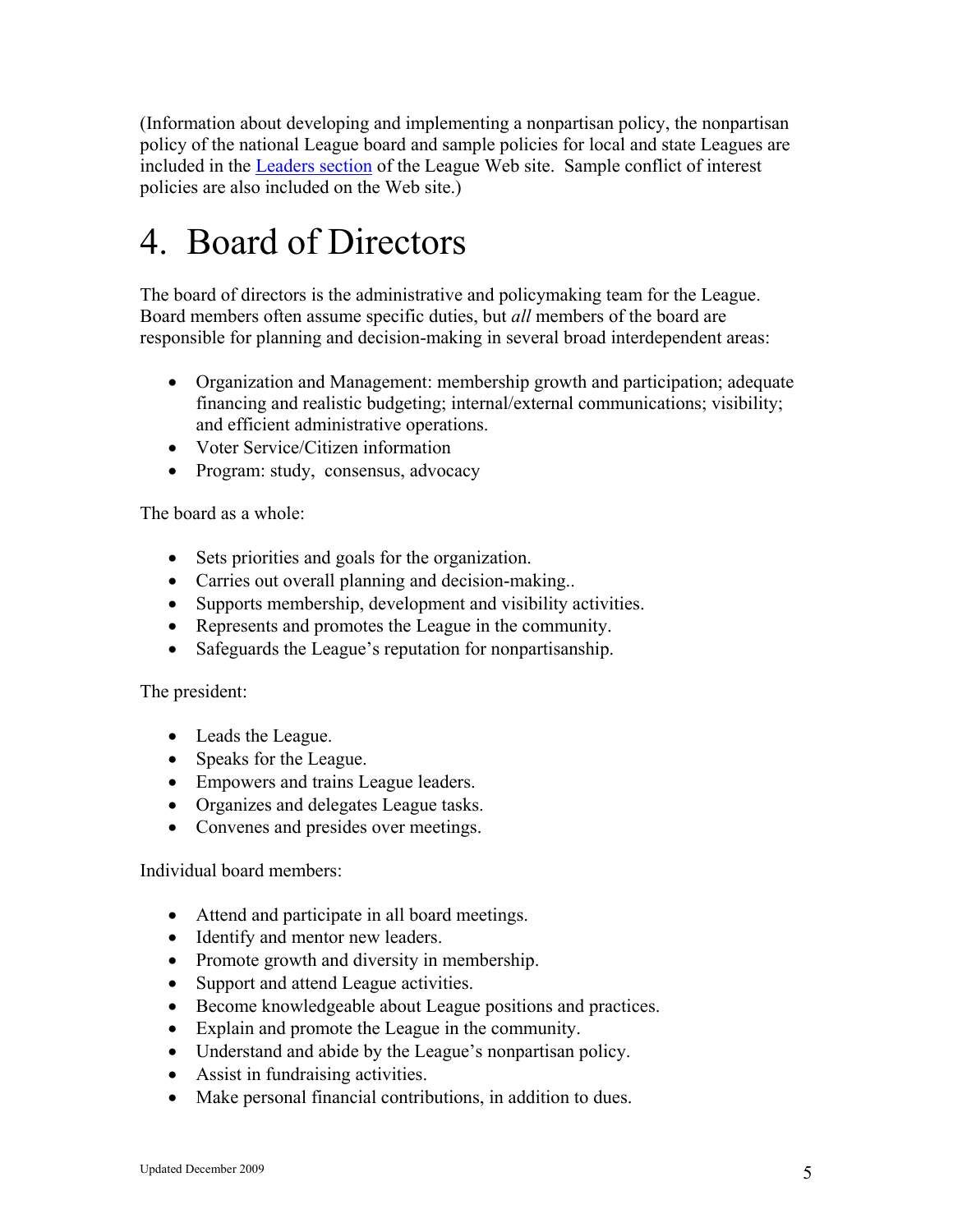- Attend state and regional League meetings.
- Carry out individual assignments.

## Organization of the Board

Leagues operate under a variety of board structures. Many League boards assign specific portfolios or areas of focus (e.g., membership, development, communications, advocacy, voter services, etc.) to their members, while others have established three or four committees organized around priorities identified by the board. Some Leagues have created the position of president-elect to provide an automatic succession mechanism.

Establishing co-presidents or leadership teams is also a way Leagues are organizing themselves to share the duties of the president. It is important, however, for copresidents or leadership teams to define clearly the duties and responsibilities of each. It is not necessary to change League bylaws in order to have co-presidents, rather than a single president.

Executive committees, consisting of the president (or co-presidents) and several board members, can assume specific assignments and take action on board matters between regular board meetings, in accordance with powers granted them in the bylaws.

#### Making Decisions

Board meetings are held as often as needed for the board to plan, direct and evaluate the work of the League. Frequency of meetings is usually stipulated in the bylaws. The board focuses on the broad policy, program and administrative decisions that must be made and should not get bogged down in detailed planning and implementation. These are best left to committees or assigned volunteers. Agendas for upcoming meetings and minutes of previous meetings should be circulated to board members ahead of time, along with written board briefing materials for members to review. Use of a timed agenda will assure that there is an opportunity to discuss each topic and will facilitate beginning and ending the meeting on time.

Although most board meetings will probably take place in person, bylaws may authorize electronic meetings if they are conducted by a technology (such as telephone or video conferencing) that is available to all and allows all persons participating to hear each other at the same time. E-mail is useful for communications between board meetings, but official decisions may be made by e-mail only if:

- the bylaws specifically authorize them and
- discussion/debate procedures have been adopted in advance.

(The recommendations noted above comes from several nonprofit governance organizations and Roberts Rules so that any official business done via email is well handled and documented. Further information on electronic board meetings can be found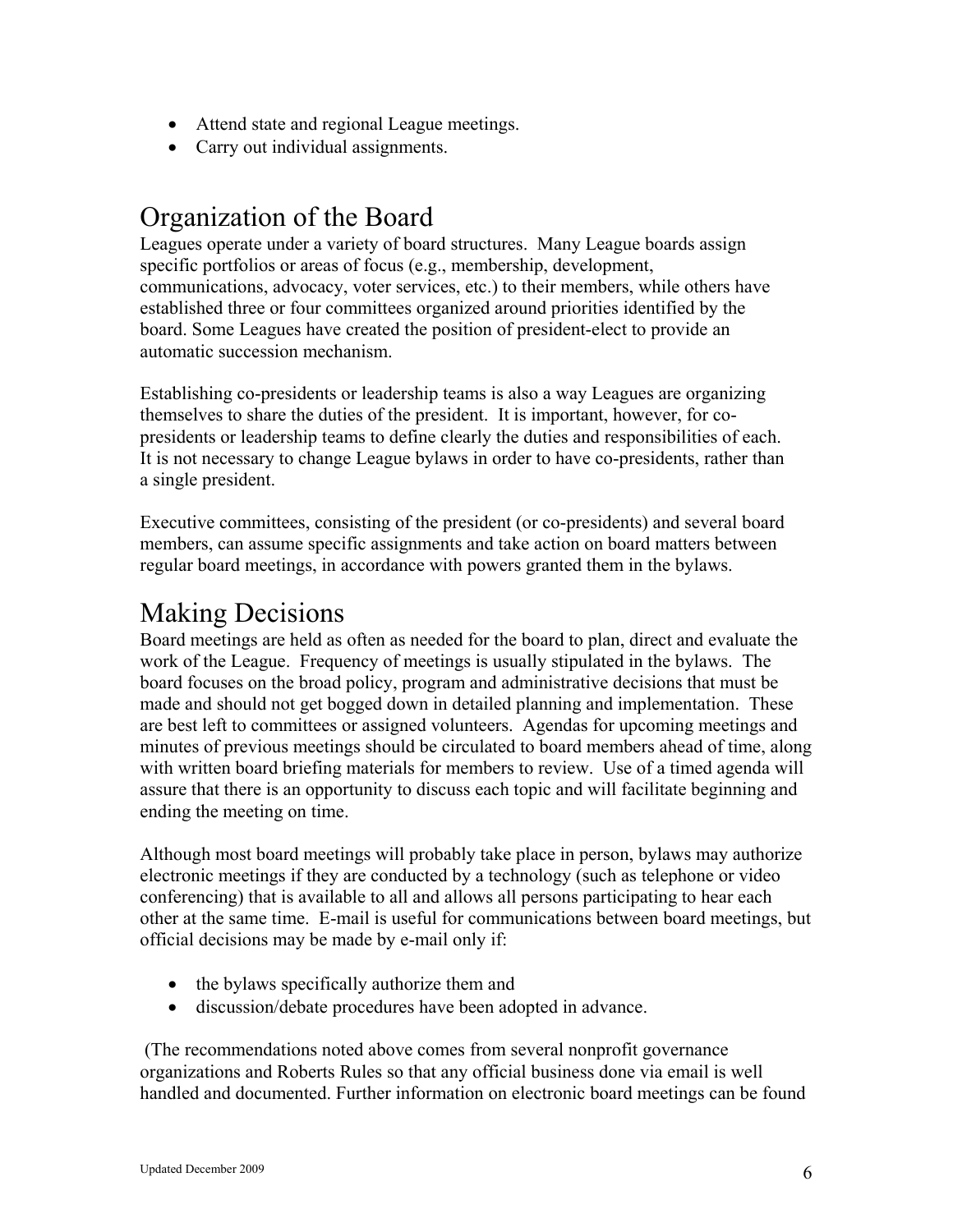in the [Leaders section](http://www.lwv.org/AM/Template.cfm?Section=Tools_For_Leaders&Template=/TaggedPage/TaggedPageDisplay.cfm&TPLID=75&ContentID=13934) of the Web site.)

#### Leadership

Some leaders rise to leadership progressively through the League, while others may assume a leadership position without a lot of League experience. All, however, are committed to facilitating the organization's bold steps forward to ensure the League's success and future.

League leaders are expected to produce a wide range of results, but one of the most important ways to build the organization is by developing and mentoring new leaders. Current leaders can empower future leaders by helping them acquire the skills to build the organization's future, such as planning and setting goals, defining priorities, and maximizing resources.

## Nominating Committee

The nominating committee is charged with the important responsibility of identifying future League leaders. It is the task of the committee to promote service on the board as something that not only enhances the organization but also provides a chance for members to serve the organization—and experience personal growth.

The committee needs to be operational soon after its members are elected and operate on an ongoing basis. It should be proactive, seeking those who have particular skills of value to the organization—from among both League members and those who are not yet members. Nominating committee members should attend several board meetings in order to familiarize themselves with how the board operates and the responsibilities of the various board positions. This knowledge will assist them when they are considering the appropriate people for leadership positions. Unlike other League committees, the nominating committee is responsible to the membership, not to the board.

The nominating committee traditionally presents a single slate of officers and directors to the annual meeting or convention, although there is usually no bylaws requirement to do so. League bylaws do, however, provide for nominations from the floor.

(Information about board organization, board orientation, strategic planning, priority setting, parliamentary guidelines, and nominating committee procedures, as well as job descriptions for specific board portfolios, can be found on the [Web site.](http://www.lwv.org/AM/Template.cfm?Section=For_Members&Template=/TaggedPage/TaggedPageDisplay.cfm&TPLID=117&ContentID=13414))

# 5. Money Matters

The board of directors bears the legal responsibility for the League's funds. In order to carry out this responsibility, procedures should be in place to ensure that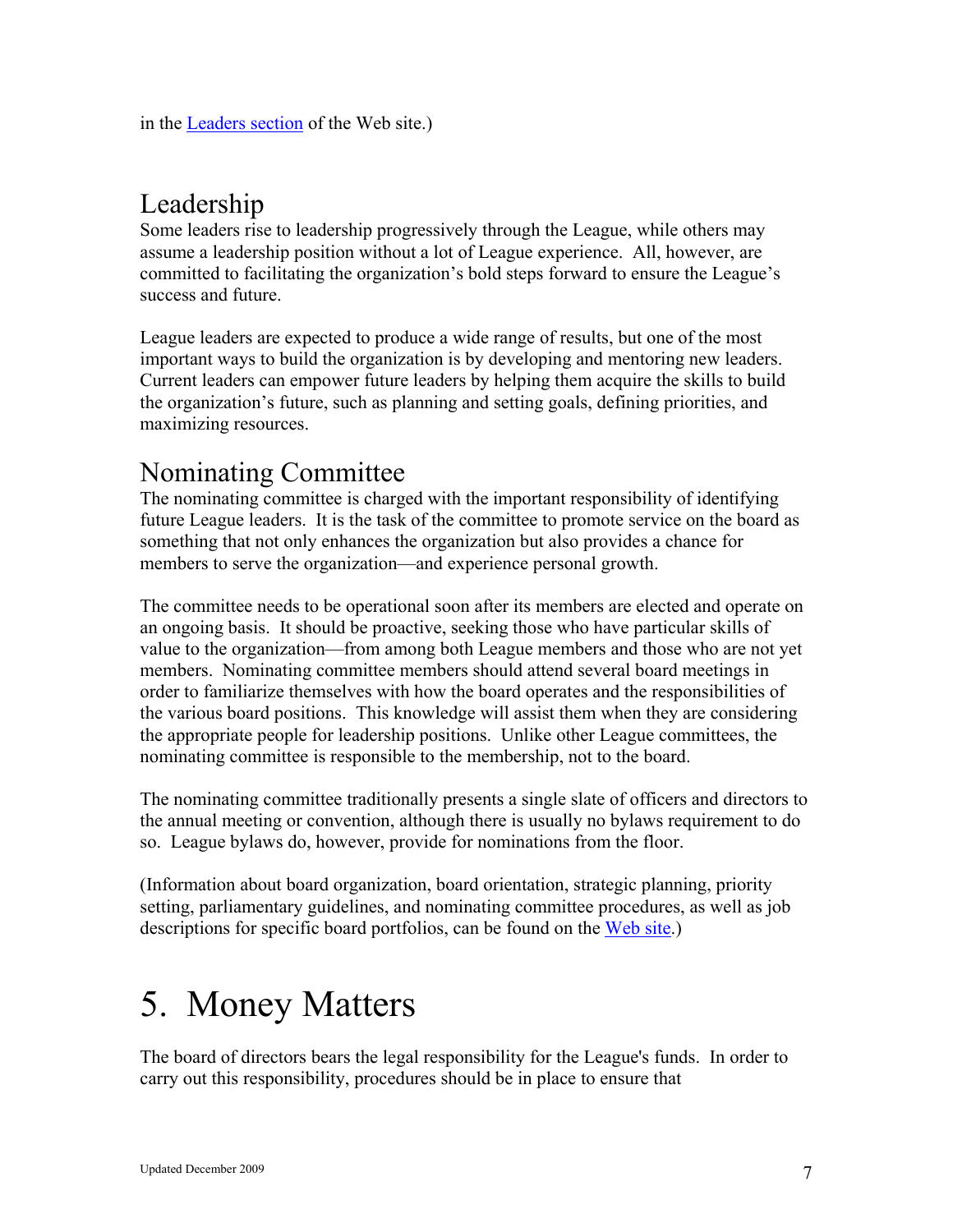- ! Financial records are accurate, up-to-date and documented.
- ! Appropriate internal controls are in place.
- ! No single person has complete control over financial transactions.
- ! Access to computerized financial records is limited through use of a password.
- Computerized records are backed up on a regular basis, with off-site storage.
- Financial records are periodically reviewed or audited.

(For more information on financial procedures, see the Leaders section of the League Web site.)

#### The League Budget

A budget is a planning instrument that reflects the goals, priorities and activities planned for the year. It is the responsibility of a local/state League board to

- Provide input to the committee charged with budget development.
- Review the proposed budget prepared by the committee.
- Revise it as necessary.
- Recommend its adoption by the annual meeting/state convention.

A well-conceived, realistic gross budget

- ! Reflects all anticipated income and expenses for a fiscal year.
- Shows planned growth in members, dues, contributions and League activities.
- Includes funds for sending delegates to state and national conventions (an important investment in the League's future).
- Reflects each League's obligation to support the League as a whole through the per member payment (PMP) system. (The LWVUS *President's Packet* discusses in detail how the PMP assessment and billing system works.)

Once League members or their delegates adopt the budget, the board is responsible for seeing that it is carried out. Expenses should be recorded and allocated in the same fashion as they were budgeted, and the board should approve any significant expense requests that were not budgeted. The board can revise the budget to respond to changed circumstances, for example if a grant or donation comes in that was not anticipated in the budget, the board has the authority to make those kind of adjustments. Having said this, it is usually the case that Boards do not make major changes in the overall level of expenditures authorized or the general direction of League emphasis approved at the annual meeting or convention.

## Development

The League of Women Voters at all levels must be adequately financed in order to operate and achieve its goals. And each level of the League is responsible for the financial well-being of the League as a whole. Financial support for League activities comes from members (who are our most dedicated and committed source of funds) and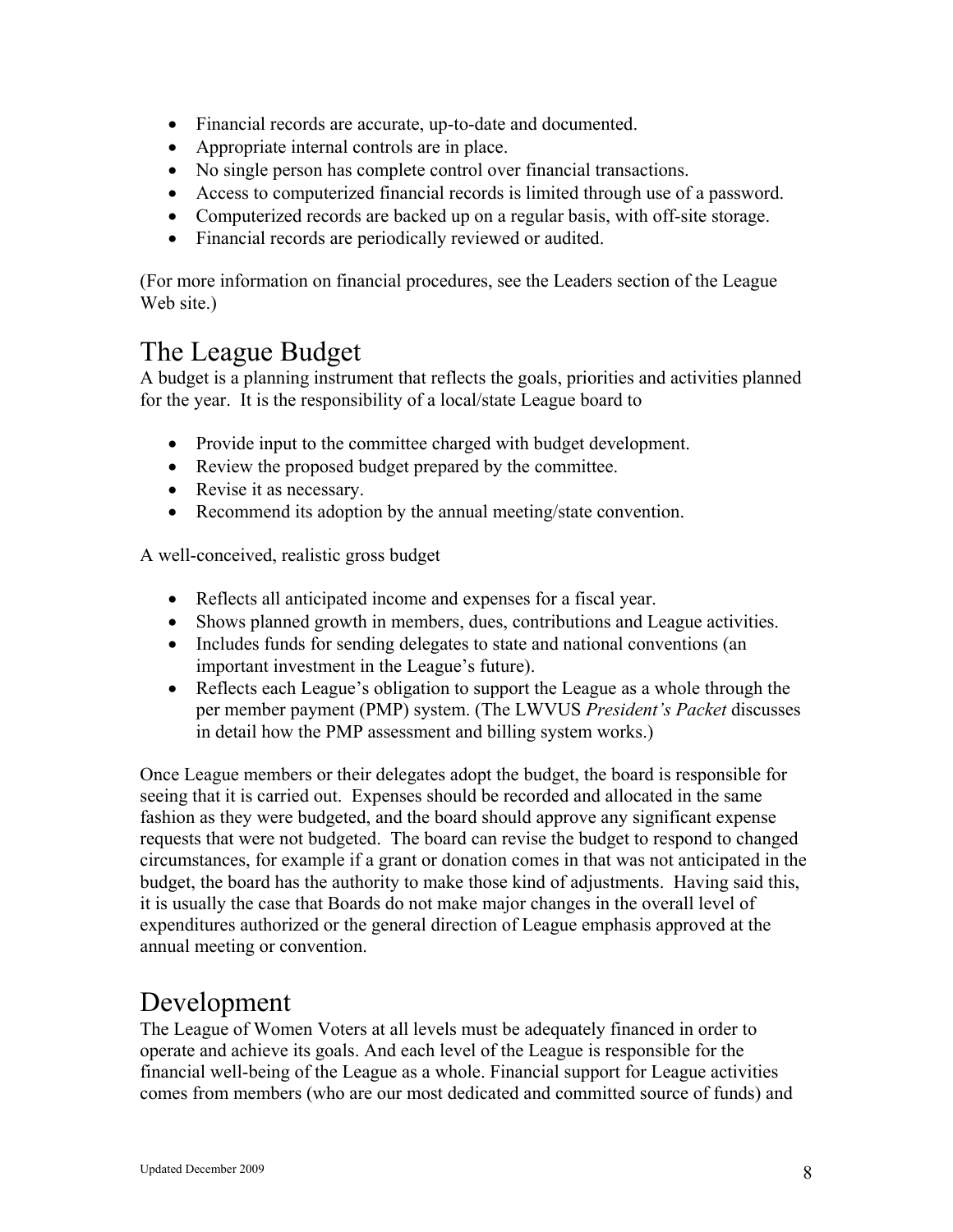from the community (individuals, foundations, corporations and businesses).

Fundraising, more aptly termed "fund development," is a year-round effort, not just a once-a-year fundraising drive. It must be built into every activity and project on the League's agenda, and it is every board member's responsibility. In addition to using contacts and making fundraising calls to ask for support for League projects and general operations, another way for a board member to assist with this effort is by making a contribution that is significant for his/her means.

It is reasonable to ask League members to make additional annual financial contributions, over and beyond their dues payment. In addition to mailings, telephone solicitations and personal visits, a League is encouraged to have its Web site includes the capability to receive contributions via a secure system.

Since most giving comes from individuals (not corporations and foundations), Leagues should plan their fundraising efforts accordingly. No matter what development methods are used, remember that appreciation and recognition help to ensure repeated gifts.

(For more information on League development methods/fundraising tips, see the [Leaders](http://www.lwv.org/AM/Template.cfm?Section=For_Members&Template=/TaggedPage/TaggedPageDisplay.cfm&TPLID=117&ContentID=13414) [section](http://www.lwv.org/AM/Template.cfm?Section=For_Members&Template=/TaggedPage/TaggedPageDisplay.cfm&TPLID=117&ContentID=13414) of the League Web site.)

#### Tax Status

For tax reasons, the League maintains two legal entities to carry out its mission. The LWVUS and nearly all state and local Leagues are 501(c)4 organizations, which means that contributions to them are not tax deductible. An individual cannot deduct League dues on his/her income taxes as a charitable contribution because the League is established as a lobbying organization.

The League also maintains an education fund—the League of Women Voters Education Fund (LWVEF). It is a  $501(c)3$  organization, which means that contributions to it are tax-deductible for the donor. It is through this side of the League that voter information and citizen education activities are carried out at the national level, many through grants from foundations. A number of state Leagues and a few local Leagues also maintain education funds. Many of the educational activities conducted by state and local Leagues are eligible to be funded with tax deductible monies.

As a service to Leagues, the State and Local Grants Program of the LWVEF banks funds raised by local and state Leagues that are earmarked for local/state educational activities, thus freeing Leagues of the legal and fiscal red tape that operation of such a fund entails. (There is no charge for this service.) The key criteria for ensuring that such a project is "educational" are:

- No lobbying will be associated with the event/publication, although advocacy is acceptable (see below for more information about advocacy vs. lobbying).
- The event/publication will be offered to the general public.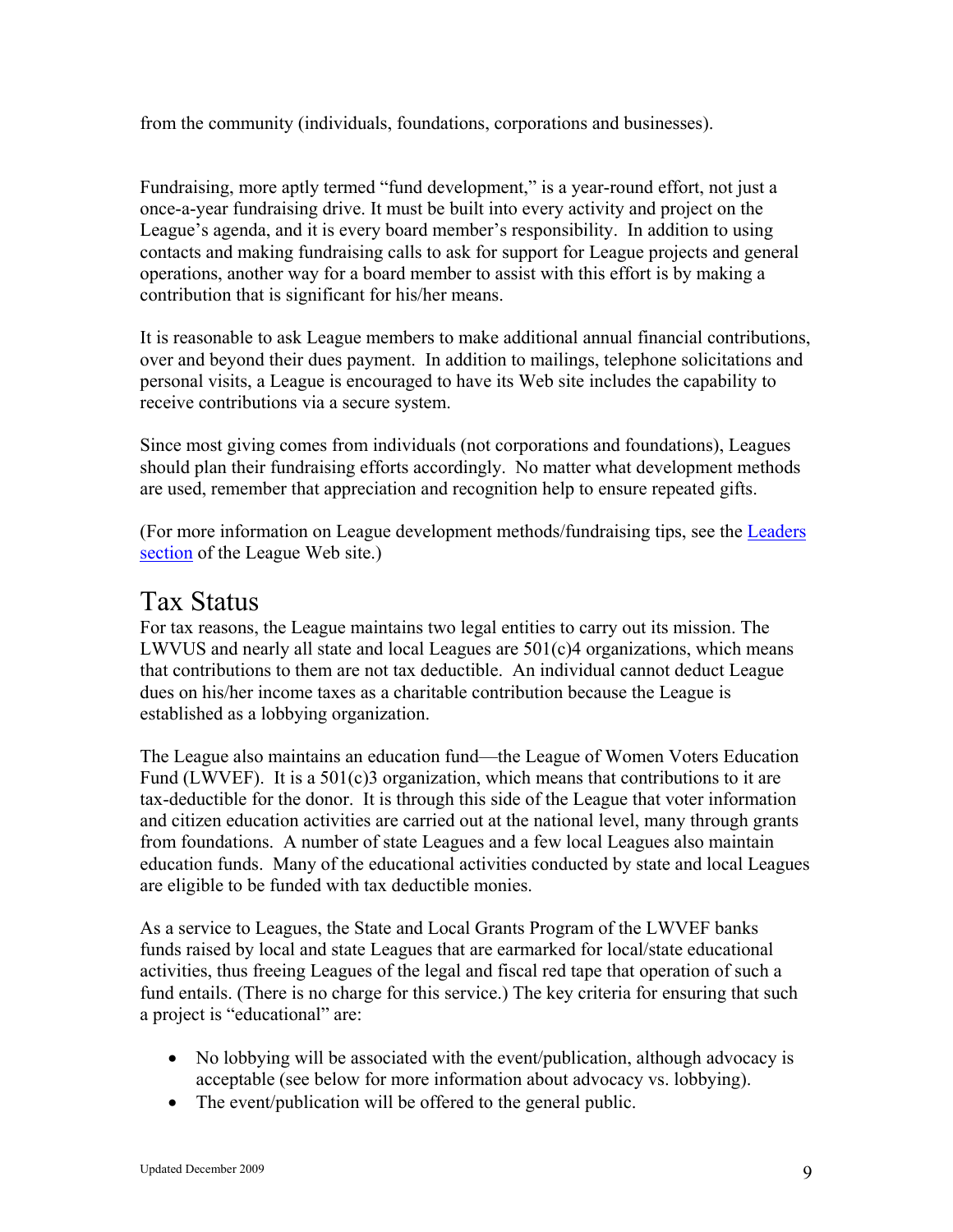- Questions for candidates will be neutral/nonpartisan.
- All candidates will be treated equally.

In addition, a state or local League may authorize a transfer from its account to the LWVEF general operating account in lieu of paying a portion of its PMP. (See the LWVUS *[President's Packet](http://www.lwv.org/AM/Template.cfm?Section=President_s_Packet&Template=/TaggedPage/TaggedPageDisplay.cfm&TPLID=156&ContentID=9846)*, available on the League Web site, for further information.)

The Internal Revenue Service has developed detailed regulations on tax-deductible and non-tax-deductible contributions. For example, specific language must appear on reply forms for fundraising letters indicating whether or not a person's contribution to the League will be tax-deductible. When putting on a fundraising event, the League must be sure to let donors know what portion of the event ticket price is tax-deductible (if any).

The IRS also has detailed reporting requirements and restrictions on certain activities that are funded with tax-deductible monies. Voters' guides and candidate debate activities are sometimes reviewed to ensure that they do not give the impression of favoring any particular candidate. Questions should be unbiased, even on issues where the League has a position, so as to not reflect or suggest a bias or preference for or against any candidate's views. Events exhibiting even an unintentional bias may jeopardize the League's tax-exempt status. Leagues are strongly encouraged to refer to publications such as *Face to Face:* A *[Guide to League-Sponsored Debates](http://www.lwv.org/AM/Template.cfm?Section=Face_to_Face&Template=/TaggedPage/TaggedPageDisplay.cfm&TPLID=1&ContentID=7879)* (published by the LWVEF) and *The Rules of the Game* (published by The Alliance for Justice) to ensure that their events meet all legal requirements.

While most educational activities conducted by Leagues can be funded with taxdeductible resources, it is strongly recommended that the  $501(c)4$  (the local League rather than  $501(c)$ 3 Education Fund) host most of its events. This procedure is recommended because direct membership recruitment can take place at an event hosted by a 501(c)4 organization (the local League). The event can be funded with a grant from an education fund, provided that the membership materials to be distributed are funded by the 501(c)4 organization (local League) itself. League moderators and leaders can and should encourage people to join the League from their presentations at the podium or include membership ads in voters' guides, again as long as the ad is paid for with 501(c)4 money.

League volunteers may hand out brochures that describe the League to the audience, announce the availability of these materials from the podium, and even encourage individuals to sign up to receive additional information about the League (which can then be followed up by a mailing or e-mail notice).

Leagues using education fund monies should create an agreement between their  $501(c)4$ and 501(c)3 and make a grant to cover educational activities sponsored by the League. (See voter services section and the Fiscal and Compliance Issues under "Essential League References" of the Member Section of the Web site for detailed information on the use of education fund monies and procedures for using the LWVEF State and Local Grants Program.)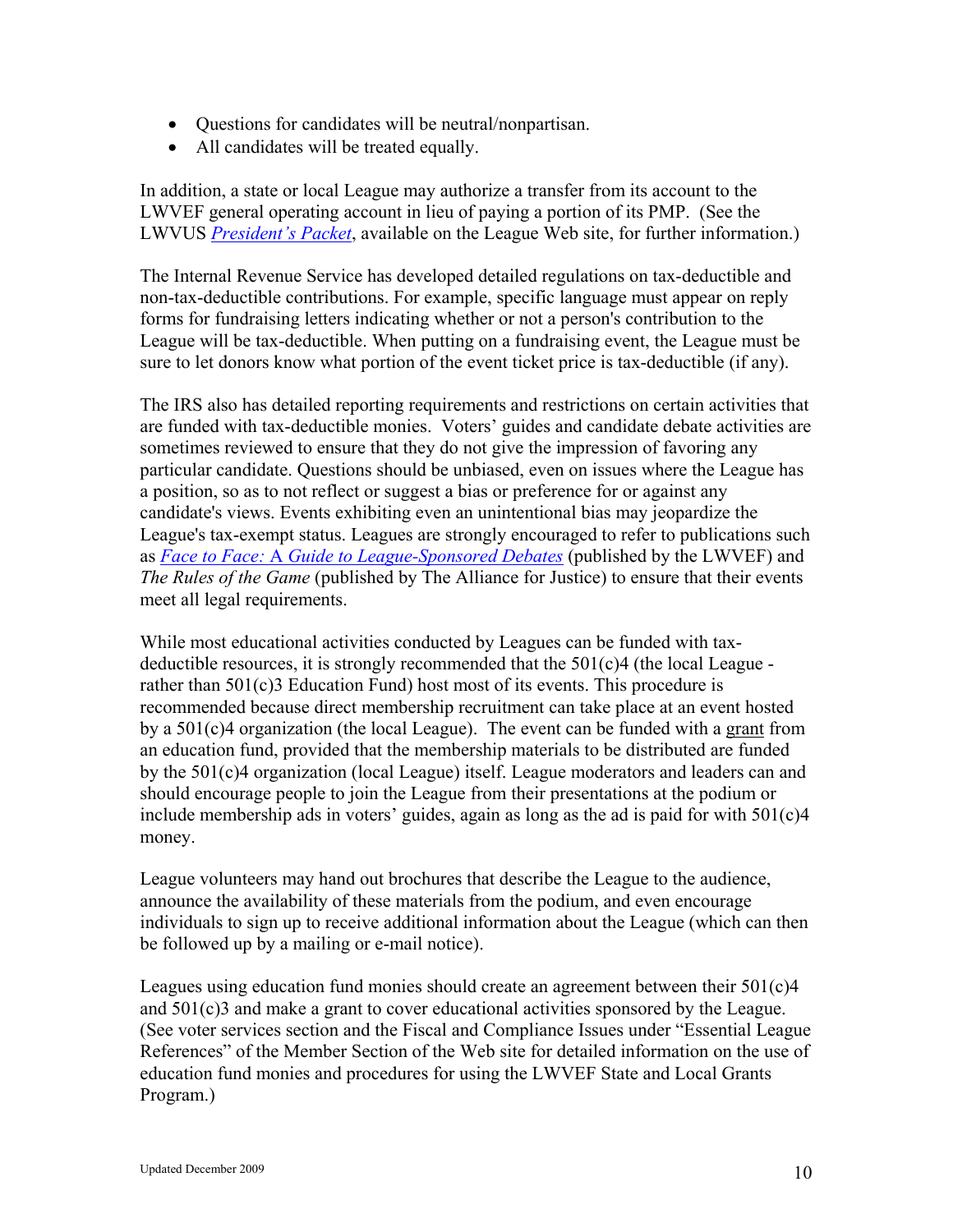Note that it is possible for certain advocacy—but not lobbying—activities to be carried out using tax-deductible monies. Advocacy is a broader concept than lobbying. The League advocates for change through the education of policymakers and the public, and education is a legitimate use of such funds as long as care is taken to be sure that lobbying does not take place. Lobbying is defined as an attempt to influence specific legislation, transmits a point of view on a specific piece of legislation to elected officials or their staffs, as well as a call to action urging the public to contact their legislators about a specific piece of legislation. Lobbying activities must be funded through general operating funds (501(c)4).

# 6. Membership

Members are the League's most valuable asset. They give the League clout, visibility and credibility. The organization's strong grassroots system distinguishes the League from other organizations; the League is *the* organization where hands-on work to safeguard democracy leads to civic improvement.

Members belong to all three levels of the League—local, state and national. Member categories (e.g., individual, household, student, associate, life member) are defined by the LWVUS Bylaws. Membership dues make up a significant portion of the income in most local League budgets. Dues levels are set by each local League, and collecting dues is the responsibility of the local League. A proactive and structured dues renewal process is important to member retention.

Leagues are responsible for paying a per member payment (PMP) for each locally recruited member to the LWVUS and their state League. National PMP is set by delegates at the national convention, and state PMP is set by delegates at the state convention.

Leagues need to recruit new members to continue, advance and hopefully expand their good work. A growing, thriving membership enables the organization to succeed in accomplishing its goals and fulfilling its mission. Membership recruitment is the result of intentional actions by both leaders and members and occurs mostly at the local level. However, no matter how dynamic a local League may be, membership growth does not just happen. It requires planning, year-round attention and a strong partnership among all levels of the League. Information to assist in membership recruitment and retention can be found in the Member Section of the LWVUS website.

In addition to its leadership role in building an organization that will attract new members and promote the involvement of current members, the board of directors—collectively and individually—is responsible for:

- ! Building membership recruitment efforts into all League activities.
- ! Designing activities that will appeal to diverse groups.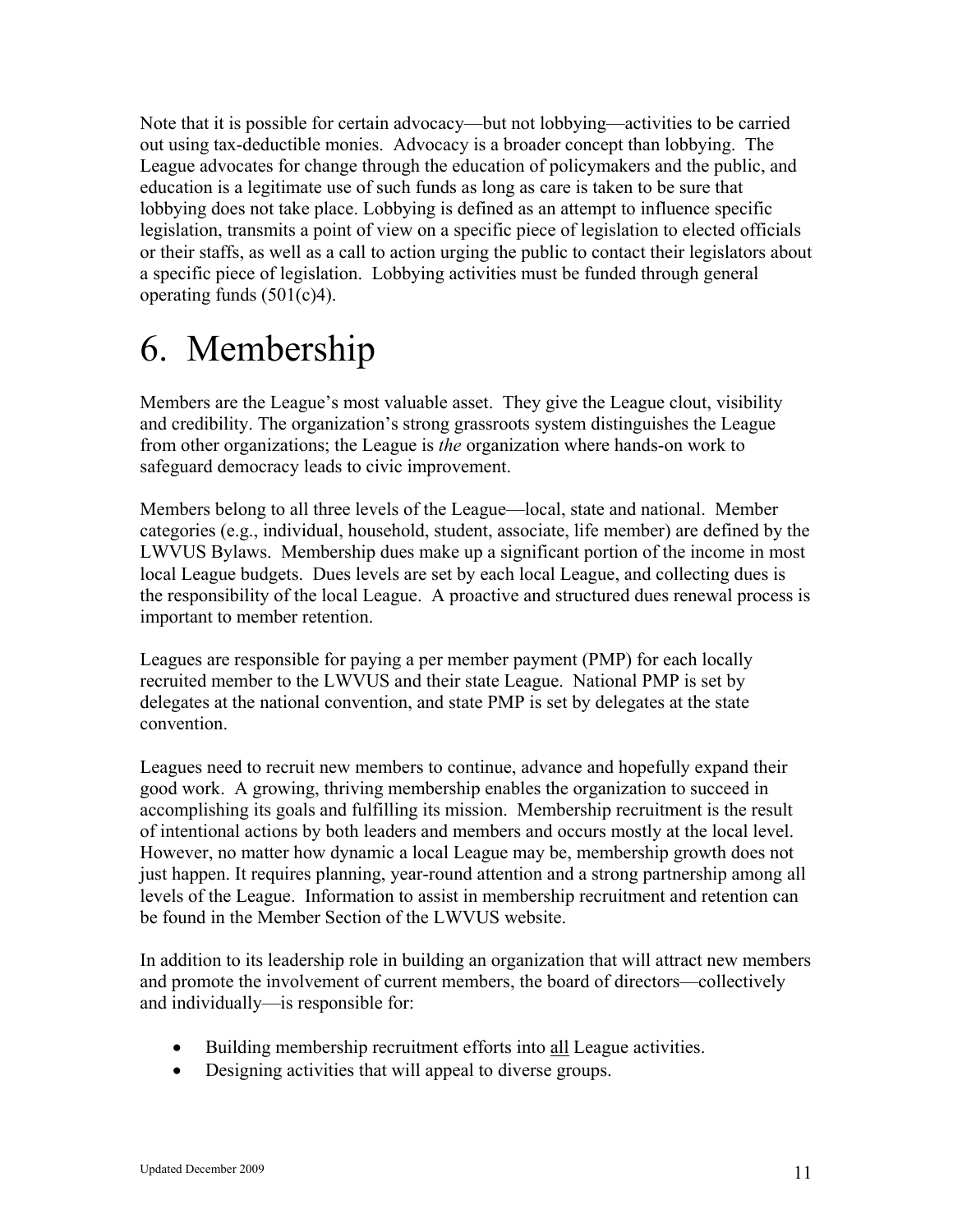• Individually promoting the League and League membership at every opportunity.

The key is to *ask* people specifically to join the League. No opportunity is too small or too big to promote League membership.

Though members belong to all three levels of the League, it is usually at the local level that they experience what it means to belong to the League. The local League has an essential role in making that experience satisfying and enjoyable. Since members who are engaged in the work of the League are more apt to renew their memberships, each member should be given an opportunity to contribute his/her individual talents in a way that is satisfying and flexible. The goal is to ensure that all members feel that their involvement with the League, whether active or supporting, is essential to the League's strength and success.

(Tips for membership directors, a job description, information on diversity policies and examples of dues structures can be found on the [Web site.](http://www.lwv.org/AM/Template.cfm?Section=For_Members&Template=/TaggedPage/TaggedPageDisplay.cfm&TPLID=108&ContentID=7196))

# 7. Communications

Everything a League does involves communications: voter services, Citizen information, advocacy, membership, fundraising, etc. The target audience may be internal/external or both. The key is making sure that your League's message is focused, that it is heard and understood, and that it will have the maximum impact on the intended audience. To be effective, a communications strategy cannot be undertaken as an afterthought. It must be built into every activity and project on the League's agenda.

## Visibility

The League's visibility in the community or state depends largely on how successful it is in getting stories carried by the print and electronic media. This requires knowing the media and how they function, analyzing the political forces in the community working for or against a particular issue, taking the pulse of public opinion, making a realistic assessment of the League's resources that can be committed to a particular project, and recognizing and promoting the League's niche or perspective on a story. (Note that template press releases on League issues, projects and member recruitment are frequently available on the League Web site. Additionally, a "Communications Tool Kit" can be found in the Member Section of LWVUS website. It has been created to help promote your League's image and activities and build a communications strategy into every activity on your agenda.

**Every League needs a permanent address and phone number.** For those without offices, this should be a post office box and a telephone with voice mail, both of which need to be monitored routinely and often. To facilitate a uniform image of the League, it is advisable for every League to use the League's registered (trademarked) logo on all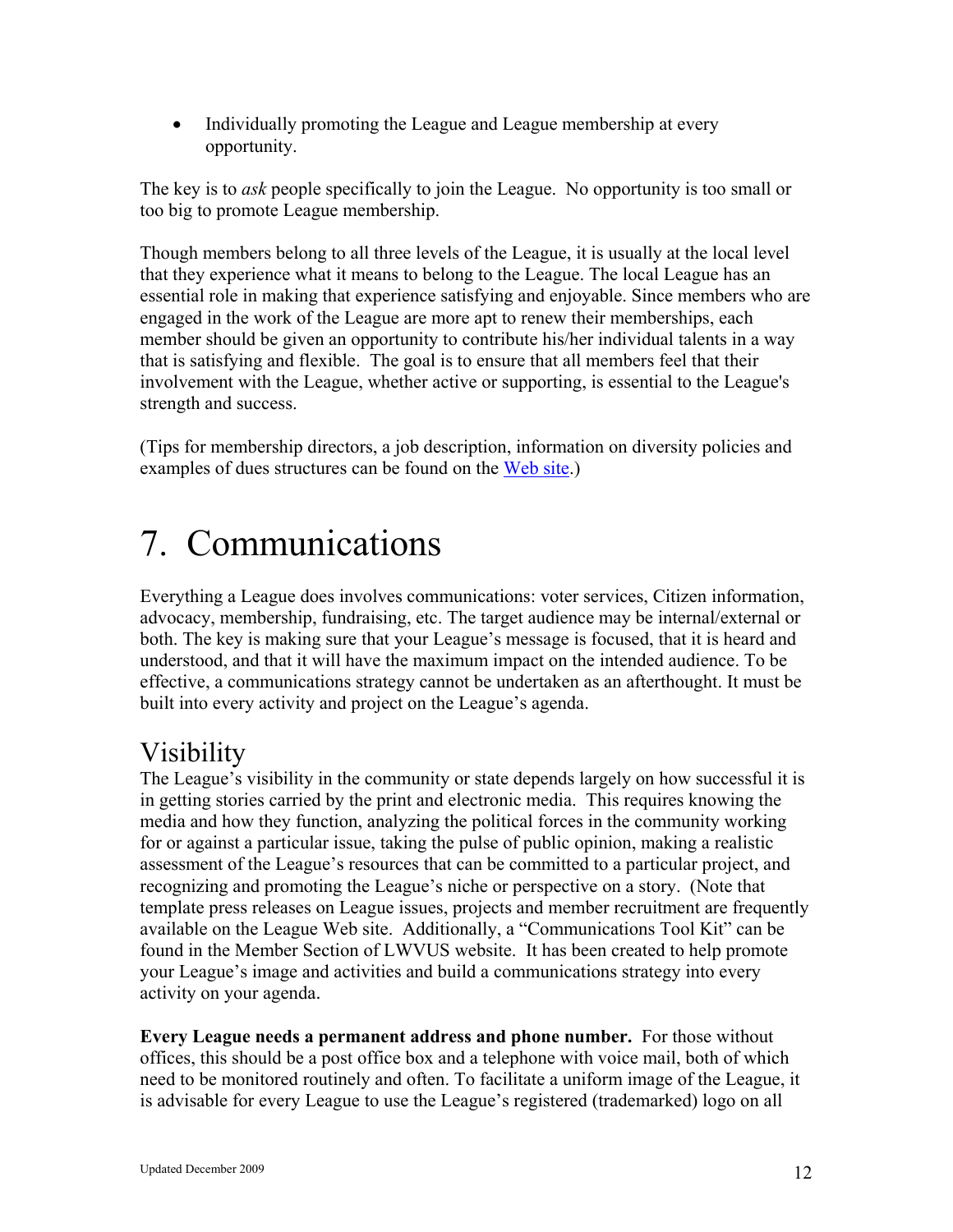publications, League letterhead and the Web site. [\(Downloadable logo files and standards](http://www.lwv.org/AM/Template.cfm?Section=Training_and_Resources&Template=/MembersOnly.cfm&ContentID=13903&FusePreview=False) [for use of the League logo are on the League Web site.\)](http://www.lwv.org/AM/Template.cfm?Section=Training_and_Resources&Template=/MembersOnly.cfm&ContentID=13903&FusePreview=False)

#### Web site

Every League should have its own Web site, which should be linked to the national League Web site. A Web site is the League's face to the community—both the public and its members. It should be informative—but not so densely packed with information that it cannot be read easily. It should be a useful way for the public to become informed about League issues and about election information. The Web site should be well designed, easily navigable, and updated on a regular basis. Its URL should be short, easy to remember and as widely publicized as possible so that people can find it. LWVUS encourages Leagues, especially those without websites, to use League Easy Web (LEW), created by the LWV of California. It is an easy to use and affordable option. (Additional information about LEW can be [found here\)](http://www.lwv.org/AM/Template.cfm?Section=Newsletter_Editors_Webmasters&CONTENTID=14547&TEMPLATE=/CM/ContentDisplay.cfm).

## E-mail

E-mail is an essential tool for communication among different levels of the League and between members of a given League. It is essential that every League have access to email and that members' e-mail addresses are included in the national League member database so that they will receive regular updates sent out by the national League Board and staff.

#### Newsletter

A local League's most basic tool for communicating with its members and the larger community is its newsletter. Every League should name its newsletter *The Voter* and include the League's registered logo on the masthead. The board's role is one of setting overall policy for the content and tone of the newsletter. A good newsletter should be an effective tool for membership involvement and retention; it should convey a sense of enthusiasm about the League's accomplishments and expertise as well as communicate information to both members and the public.

# 8. Voter Services and Public Information

The League's Voter Services and public education activities provide information about public issues, including those on which we have a position. Voter services activities are designed to provide citizens with unbiased, factual information that they can use as a basis for reaching their own decisions.

Over the years, the League has built an excellent reputation for providing the public with accurate, nonpartisan services and information on elections and on governmental and public policy issues. The League's voter services activities are designed to provide citizens with unbiased, factual information that can be used as a basis for understanding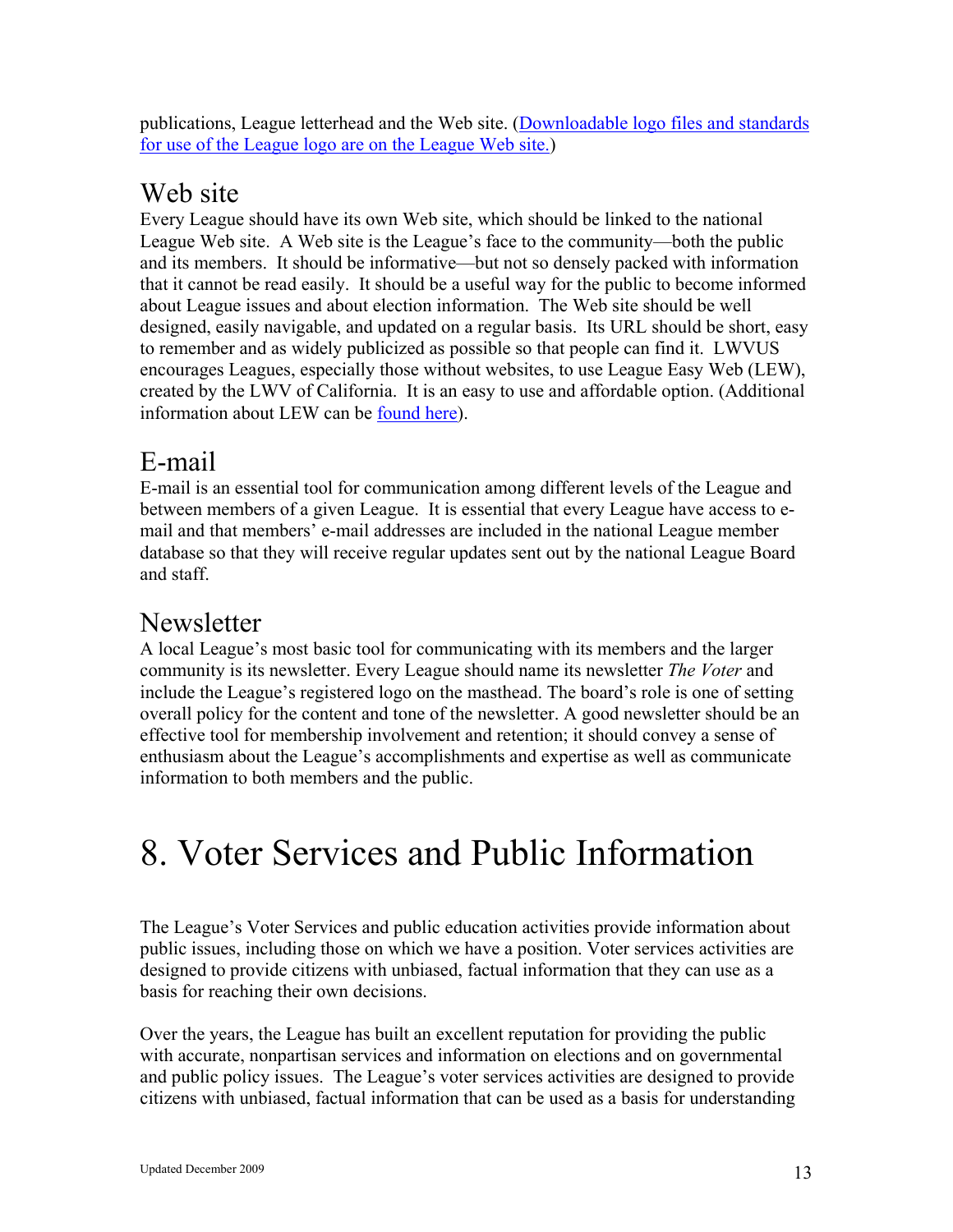the election process and reaching their own voting decisions. The League's citizen education activities, on the other hand, provide information on public issues, including those on which we have a position; by law and League policy, it is not necessary to present both sides of an issue in such situations. In other words, Leagues may educate the public about a particular point of view or "side" of an issue (e.g, a League could hold a forum about why the death penalty should be abolished without including experts/panelists in support of capital punishment).

It is the responsibility of the board of directors to ensure that voter services activities and lobbying activities are kept clearly separate. Voters' guides and other voter services materials must not contain statements of League positions, and League positions on ballot issues must not be discussed at voter services events. A reader or candidate should not be able to "guess" the League's position based on the wording of a question.

Educational activities may be funded with either operating funds or tax-deductible monies—either through direct sponsorship or through grants. (See below for information about conducting membership recruitment at educational programs and tax considerations.) If tax-deductible monies are used, there are IRS regulations that must be strictly followed. If the event is an election event, then additional regulations from the FEC and FCC (if broadcast) must be followed. Some recommended publications on the legal aspects of voter services work are *Face to Face:* A *[Guide to League-Sponsored](http://www.lwv.org/AM/Template.cfm?Section=Face_to_Face&Template=/TaggedPage/TaggedPageDisplay.cfm&TPLID=1&ContentID=7879)  [Debates](http://www.lwv.org/AM/Template.cfm?Section=Face_to_Face&Template=/TaggedPage/TaggedPageDisplay.cfm&TPLID=1&ContentID=7879)* (published by the LWVEF) and *The Rules of the Game* (published by The Alliance for Justice), as well as IRS publications.

#### Voter Services

Leagues carry out a variety of election-related services, which may include:

- ! Making registration and voting information available through a variety of means, including a Web site [\(www.VOTE411.org\)](file://localhost/C/Documents%20and%20Settings/SPeterson/Desktop/www.VOTE411.org).
- Organizing voter registration and get-out-the-vote campaigns that target groups that have traditionally not participated in elections.
- ! Publishing voters' guides/candidate questionnaires, often in foreign languages as well as in English.
- ! Sponsoring candidate meetings, debates and interviews.
- Providing speakers on election issues, such as voting procedures and ballot measures.

## Candidate Meetings/Debates

Sponsoring candidate debates requires careful decision-making by the whole board to protect the League's nonpartisanship. Leagues are strongly advised to adopt careful, objective candidate participation criteria *before* each election season gets underway and before the candidates are known (e.g., at the League's January board meeting). For example, the League might require evidence that a formal campaign is being waged, i.e., existence of headquarters, campaign staff, issuance of position papers and campaign appearances. Such criteria can then be used to determine which candidates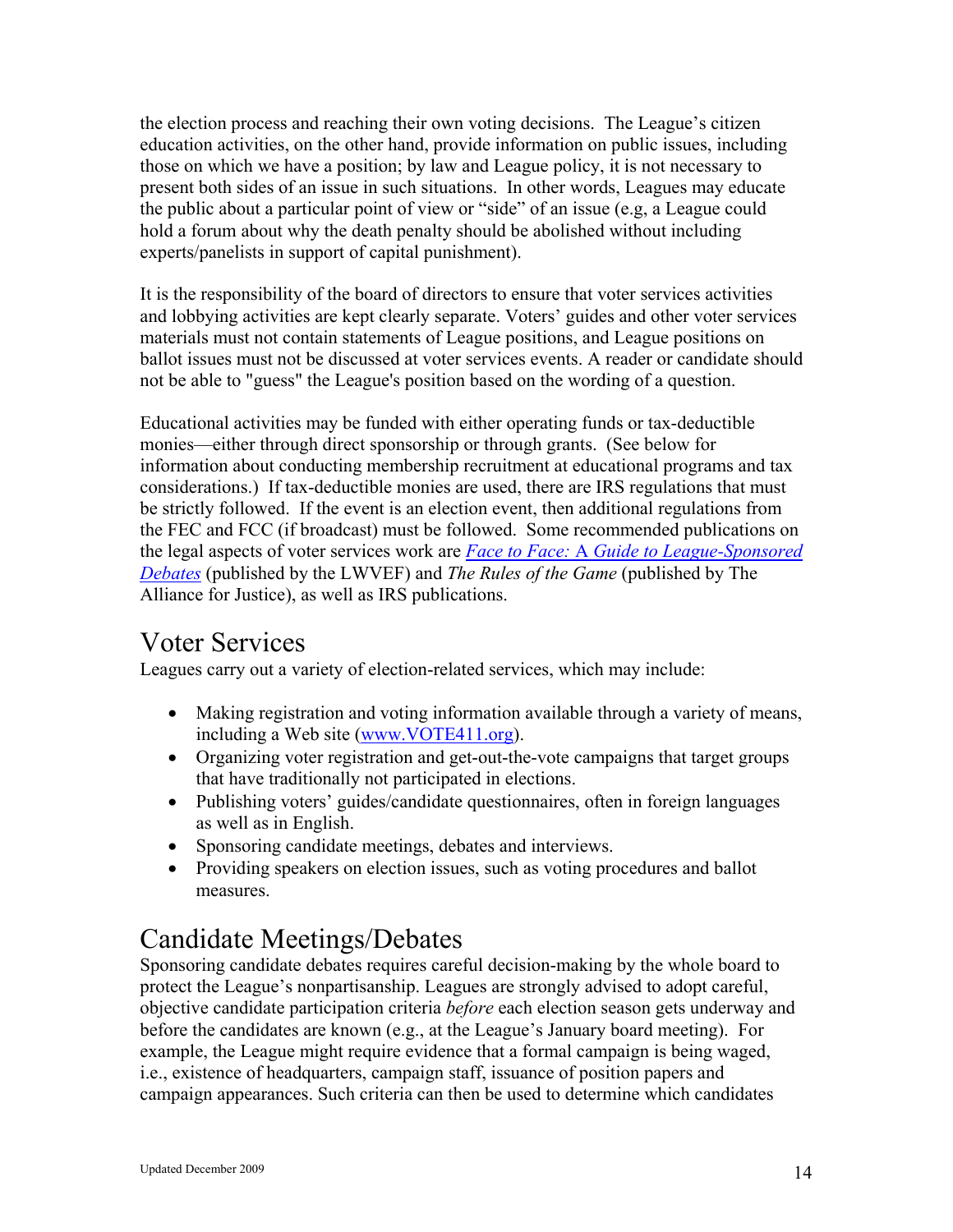are eligible to participate in the League's debate, should the League choose not to invite all candidates.

A League may stage a debate even if some invited candidates decline to appear as long as the debate is not televised and more than one candidate for a given office appears. FCC regulations require that a debate sponsor not proceed with a debate unless at least two candidates for the same office appear at the same event. Some states may have comparable requirements for state and local elections. Leagues should refer to the *[Guidelines for State and Local Debates including "empty chair" debates](http://www.lwv.org/AM/Template.cfm?Section=Home§ion=Board_Policy_Book&template=/CM/ContentDisplay.cfm&ContentFileID=2151)* (on the League Web site) and the LWVEF publication *[Face to Face](http://www.lwv.org/AM/Template.cfm?Section=Face_to_Face&Template=/TaggedPage/TaggedPageDisplay.cfm&TPLID=1&ContentID=7879)* for step-by-step guidance on legal requirements and technical considerations in staging candidate debates. Sample candidate participation criteria also are available on the League Web site.

## Working with Other Groups or Allied Organizations

In providing voter information, Leagues often work with the media and other organizations that endorse candidates. In deciding how to work with such groups, a League needs to consider carefully how its participation might affect its nonpartisan status or the public's perception of the League's nonpartisanship. The board must make sure that the ground rules are set to ensure that the activity is conducted in a strictly nonpartisan manner. It also is important to make clear that the League cannot waive its nonpartisan policy or any procedures that ensure fair treatment of candidates. The same is true when a League cooperates with a newspaper or other media outlet to produce or distribute election information. Guidelines for broadcast events should include a prohibition on airing selected portions of the event by either the candidates or the media.

## **Public Information**

#### **Observer Corps**

Observer Corps are a structured way for individuals to exercise their right to know. They provide a valuable service to the community. They help ensure that citizens are aware of the decisions that impact their lives and they promote government transparency and accountability.

An observer is an individual who attends a governmental meeting, notes what happens at the meeting, and reports back to the League and through the League to the community. By attending public meetings of local governmental bodies/agencies, observers learn more about what their government is doing. They learn about the issues facing their community and are empowered to take action, if warranted. They also learn *how* issues are being addressed.

Observers keep elected and appointed officials on notice; they let them know that someone is watching what decisions are being made and how they are being made. They help ensure that the issues facing their community are being handled "in the sunshine," in the open. Ideally, observers are monitoring both the issues being discussed as well as the process by which they are being discussed. While not every item up for discussion will relate to a League's priorities, ensuring that the meeting is being conducted in an open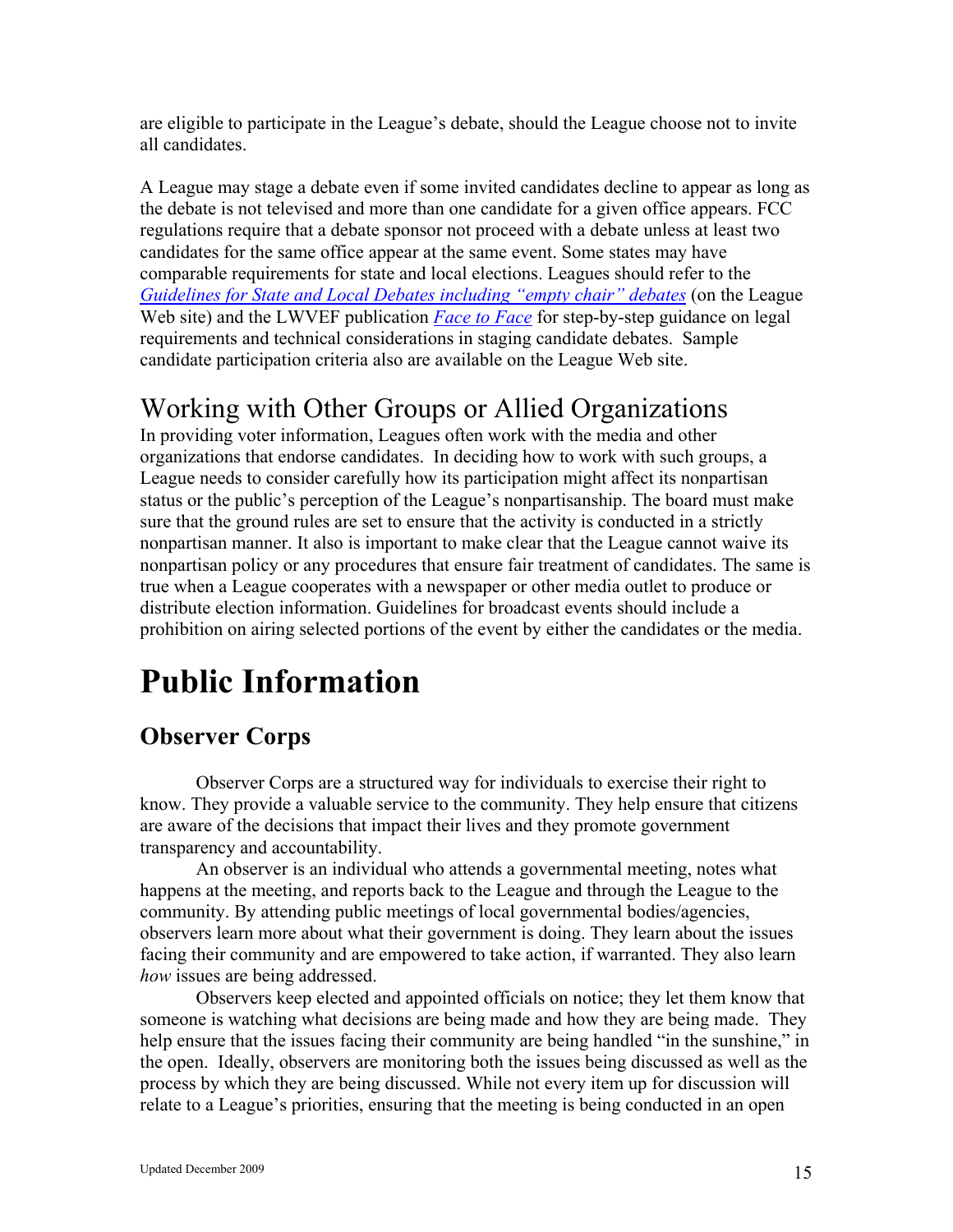and acceptable way is critical to all of the League's efforts and the health of our democracy.

Observer programs are *not* vehicles for individuals to work personal or partisan agendas. Observers generally do not "act" on issues in these meetings unless serving as a designated spokesperson for the League, observers should not provide commentary or testimony on issues on behalf of the League. Instead, observers attend meetings to gather information. Through the process, their presence encourages better, more transparent government.

## Public Education Year-Round

Public education encompasses all of the other issue-related or process-related activities that Leagues undertake to help members and the public understand and participate in government and politics.

For example, the League can sponsor or cosponsor meetings on government operations, the political process, or a hot issue in the community or it can join with educational or academic bodies in organizing and running high school, college or adult education programs. It can work alone or with other groups to explore an issue or to provide political know-how about testifying, petitioning, or any other technique for getting something done in the community. It can also present educational forums about issues on which the League has a position, provided that the discussions focus on issues of concern rather than the merits of specific pieces of legislation, no lobbying takes place and no call to action is issued. These events are good times to include membership, media and fundraising components.

## Financial Considerations

As a general rule, voter services and citizen education events can be funded using taxdeductible monies. However, the safest and most flexible way to structure such events is for a League to host the event in its own name but to fund the event, in whole or in part, with a grant from an education fund. Those who attend then may (and should) be actively solicited for membership and for contributions. Membership brochures may be distributed—but remember that grant monies may not be used to pay for them; the grant from the education fund must be restricted to the costs of providing the educational content. One more advantage of the League hosting the event is that the League itself will then own the list of attendees, who can be solicited for membership and support.

The same principle applies to voters' guides. If a printed voters' guide is funded using tax-deductible monies, then any "ad" promoting League membership must be funded through the League's general operating funds.

(Further [education fund information](http://www.lwv.org/AM/Template.cfm?Section=League_Basics_Resources&Template=/TaggedPage/TaggedPageDisplay.cfm&TPLID=142&ContentID=14539) that includes fiscal compliance, IRS Guidelines and how to use tax-deductible monies to fund voter services/citizen education events and activities is available on the League Web site.)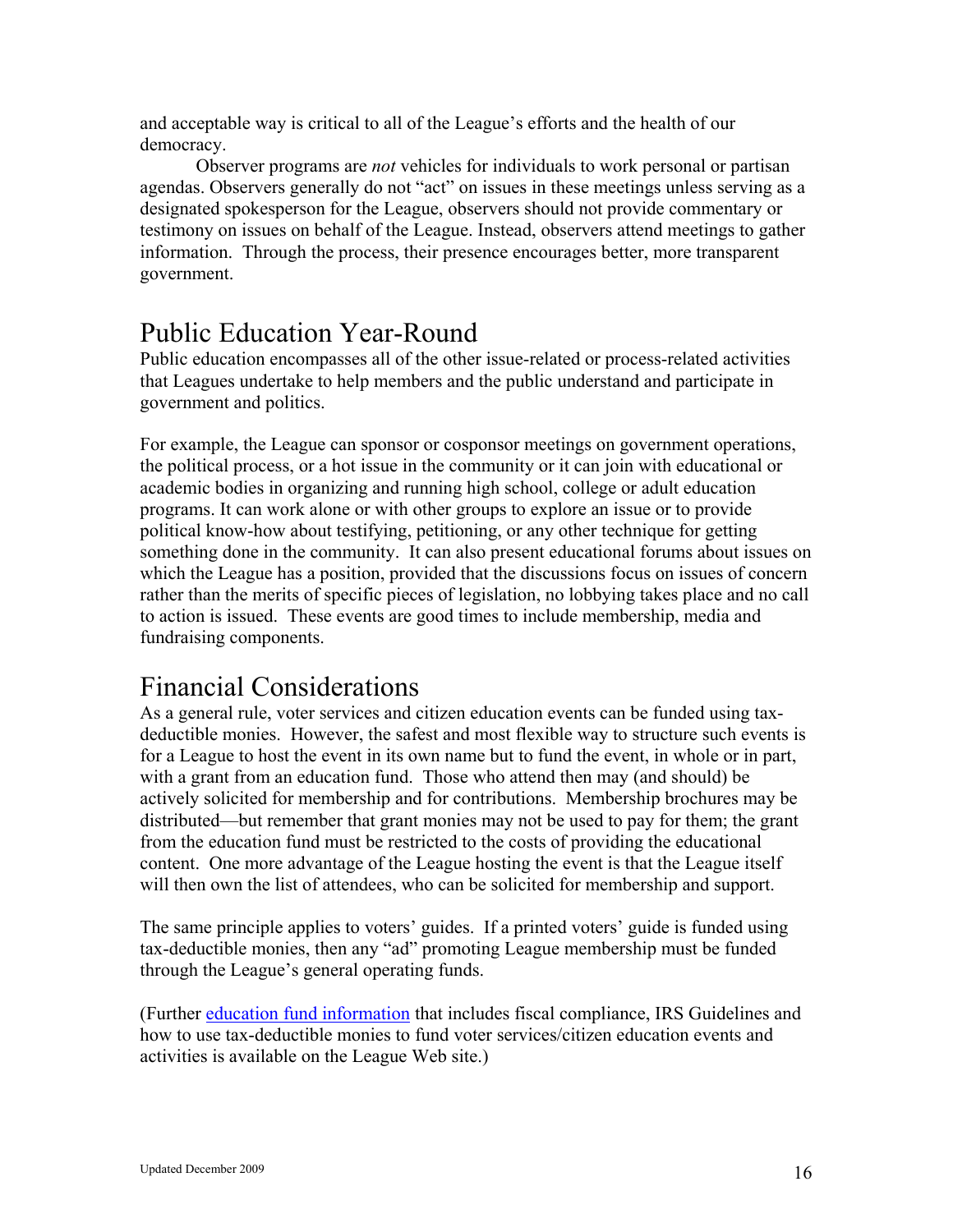# 9. Overview of Program

The League's program consists of those governmental issues that the League has chosen for concerted study and action at the national, state or local level. The program process is specified in the bylaws and includes the following steps:

- Formal adoption (by members at an annual meeting or by state/national convention delegates) of an issue for study.
- Member study and agreement on broad concepts.
- Formulation of a position by the appropriate board of directors.
- Action as directed by the board of directors.
- Annual or biennial re-adoption of the position.

Local Leagues may work simultaneously on local, state, national and (if applicable) regional program issues, but action may be taken only in those areas where there is member understanding and agreement. Issues reflect community concerns and range from local park facilities to election reform, from childcare to nuclear waste disposal, from air pollution to international trade, from mental health to energy policy. (The national League's positions on issues can be found in *[Impact on Issues](http://www.lwv.org/AM/Template.cfm?Section=League_Basics_Resources&Template=/TaggedPage/TaggedPageDisplay.cfm&TPLID=137&ContentID=15341)* on the League Web site.)

#### Studies and Program Adoption

League program arises from the suggestions of members. At every level of the League, the board of directors is responsible for reviewing and discussing these suggestions, formulating them in appropriate language, and recommending all or some of them for adoption according to procedures specified in the bylaws. A local League's "action" or advocacy program is determined by members at its annual meeting; state and national programs are voted upon by delegates at state and national League conventions. In the course of the program adoption discussion, members often give suggestions to the board on scope of inquiry, timing, emphasis and ways to handle the study and/or action phases. ("How to do a study" is available in the [Action Chair](http://www.lwv.org/AM/Template.cfm?Section=Action_Chair&TPLID=79&TEMPLATE=/TaggedPage/TaggedPageDisplay.cfm&CONTENTID=7535&TPPID=18911) toolbox on the LWVUS website.)

#### Reaching Member Agreement

Before the League can take action, members must agree in broad terms on what they think about various aspects of the policy issue. The nature of the issue will affect how it is studied and how positions are reached. The board usually selects the method to be used: consensus (where agreement is reached using League responses to specific questions) or concurrence (where agreement or a vote on a pre-stated position is required).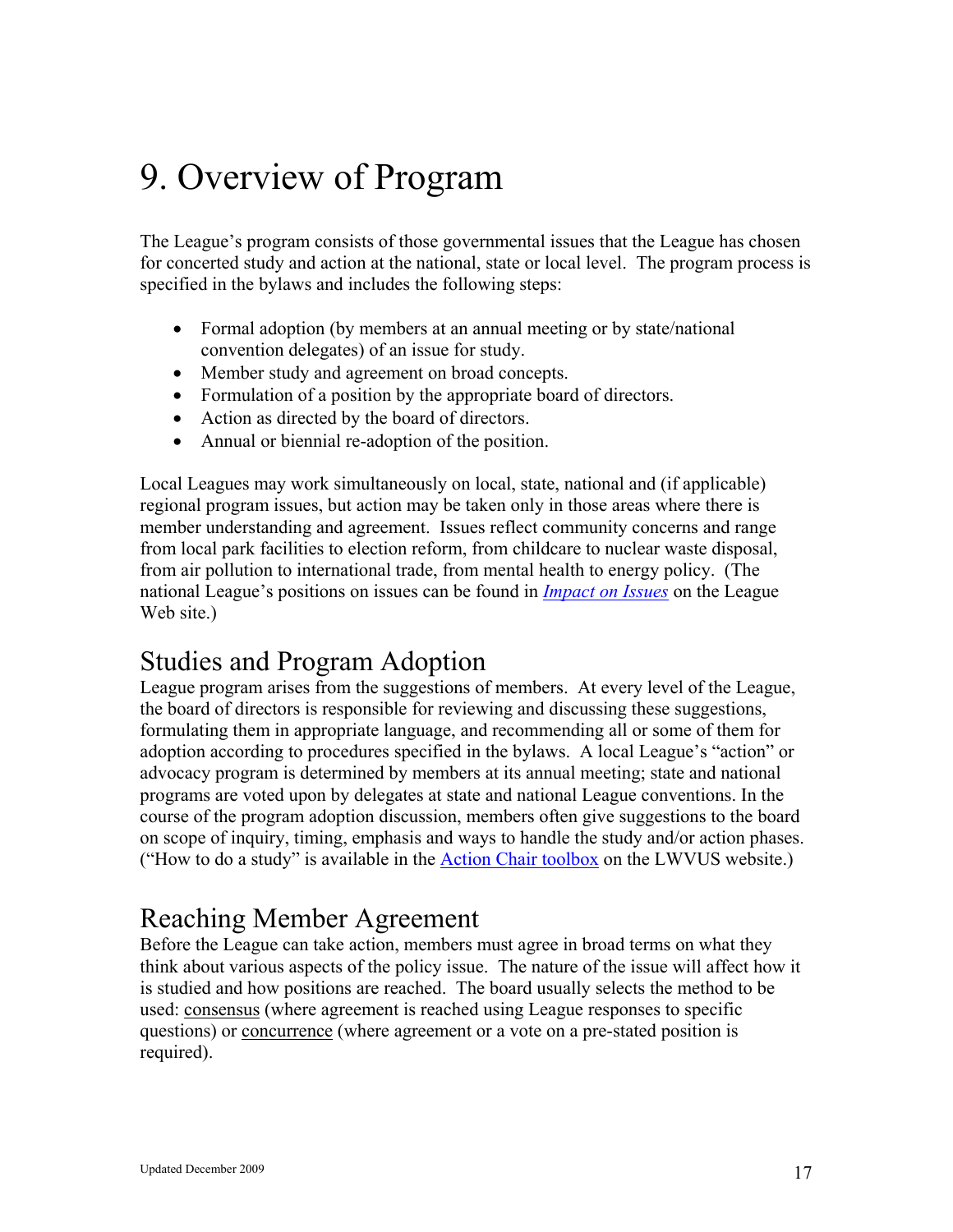The technique most often used in the League for reaching member agreement is consensus by group discussion. It is not a simple majority, nor is it unanimity; rather it is the *overall sense of the group* as expressed through the exchange of ideas and opinions, whether in a meeting of the full membership or a series of smaller discussion meetings.

Regardless of the method used, it is essential that members have an opportunity to become informed before being asked to make decisions on the issue under consideration. It is through this process that League members become educated on a given issue, and this is what makes subsequent League action on that issue uniquely credible and respected. During the study phase, members have an opportunity to examine the facts and key pro/con points. They are encouraged to discuss the political realities of action and to contribute ideas for the board to consider when it formulates an action strategy after a position is reached. If the League has a position on a given issue, action can be taken as appropriate. The issue does not need to be studied each time action is thought to be necessary.

## Formulating League Positions

A League's position reflects membership understanding and agreement on a particular public policy issue. In formulating a position, either prior to seeking member agreement through concurrence or following member agreement through consensus, the board must keep in mind the importance of wording the position in terms broad enough to enable the League to initiate, support or oppose a variety of specific legislative and executive proposals over a period of time.

Determining whether consensus has been achieved and how it should be expressed is the responsibility of the board. Through an interpretive process, the board first evaluates the reports of member views and then determines the broad areas of agreement and disagreement that emerge.

Once a League board has finalized a position on an issue, it is announced to members and can be shared with the public. It becomes part of the League's position statements, and the board can begin taking action on it immediately. Like all statements of position, it must be readopted each year by League members at the annual meeting (or biennial convention) in order to remain on the program of issues for possible action.

A local League's views during a regional, state or national study do not constitute a final League position and should not be publicized, either to members or to the public. In this case, each local board's responsibility is to report its members' areas of agreement and its level of member participation to the regional, state or national board. In turn, the appropriate board analyzes the member agreement reports from local Leagues, develops a position statement that reflects member thinking and announces the position to members and the public. That position is then available immediately to be used as the basis for action.

## *Impact on Issues*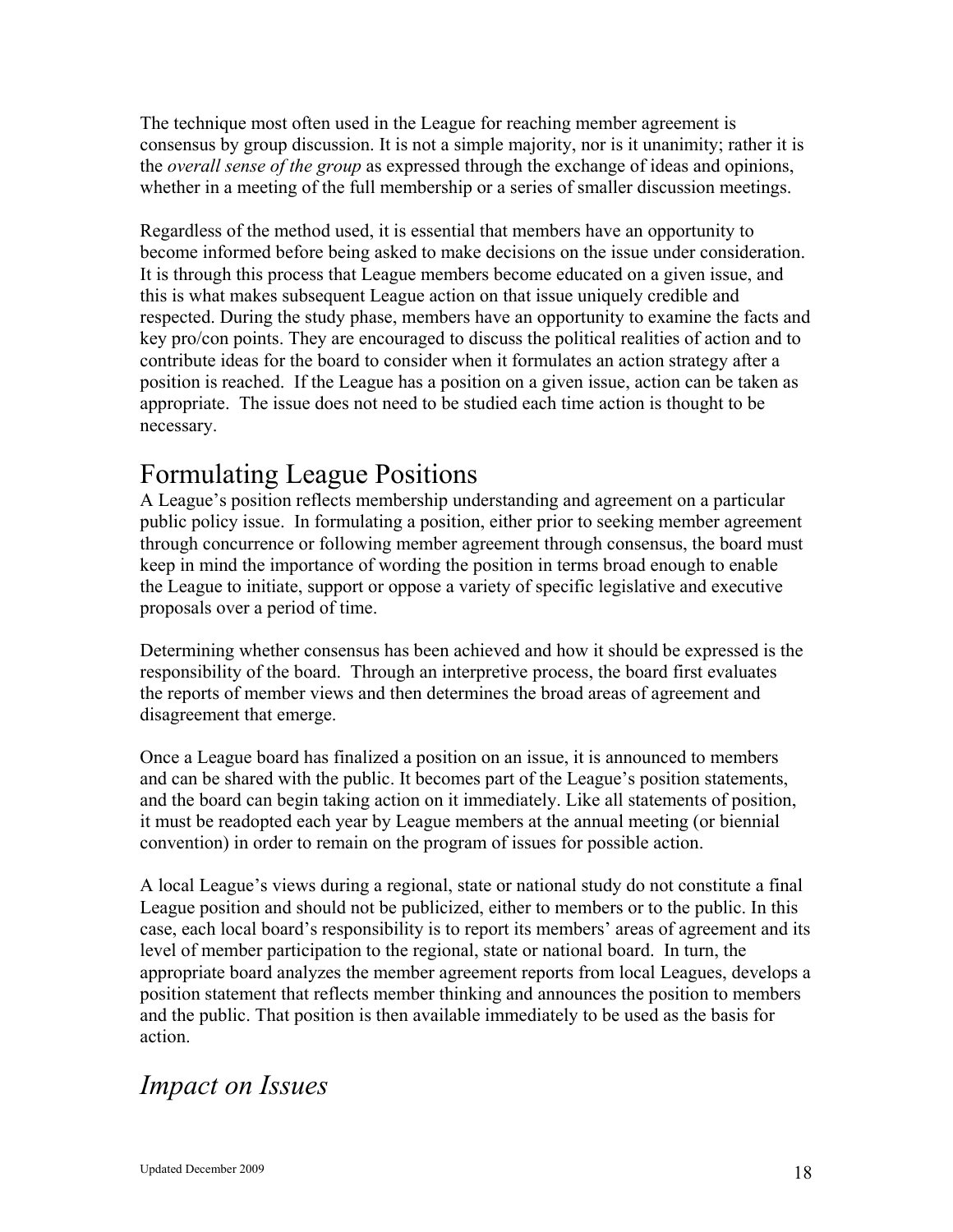The publication *Impact on Issues: A Guide to Public Policy Positions*, contains all LWVUS positions agreed to through study, consensus and concurrence. It provides invaluable information and history for Leagues wishing to take action. National positions can serve as the basis for action at the state and local levels, as well as nationally. You may wish to contact the LWVUS for assistance in applying national positions locally or in your state. (Hard copies of *Impact on Issues* are available for purchase through the LWVUS store on the League Web site, or an electronic copy can be downloaded from the [Leaders section](http://www.lwv.org/AM/Template.cfm?Section=Tools_For_Leaders&Template=/TaggedPage/TaggedPageDisplay.cfm&TPLID=75&ContentID=13934) of the Web site. Most state and local Leagues will also have a publication that shares state and local positions on the issues)

## The League's Principles

In addition to positions on public policy issues, *Impact on Issues* lists the League's Principles. These are broad "concepts of government" to which the League subscribes. They can serve as a basis for support for: responsible, responsive, efficient, representative government; protection of the right to vote of every citizen; support for free public education; and international cooperation, for example. However, since they are broadly worded, caution should be used in applying them to specific issues.

## Key Points of the Study Process – Local Leagues and Members:

It is important to remember that the study process is a cooperative effort between the local League board and the study committee. It is the board's responsibility to monitor the entire process to ensure that the membership is able to come to consensus in an unbiased and nonpartisan atmosphere. ("How to do a study" is available in the **[Action](http://www.lwv.org/AM/Template.cfm?Section=Action_Chair&TPLID=79&TEMPLATE=/TaggedPage/TaggedPageDisplay.cfm&CONTENTID=7535&TPPID=18911)** [Chair toolbox](http://www.lwv.org/AM/Template.cfm?Section=Action_Chair&TPLID=79&TEMPLATE=/TaggedPage/TaggedPageDisplay.cfm&CONTENTID=7535&TPPID=18911) on the LWVUS website.)

# 10. League Advocacy

League advocacy is based on member study and agreement on selected issues and involves concerted efforts to achieve public policies consistent with League positions. League lobbying promotes or opposes specific pieces of legislation. The LWVUS public policy positions are the official statements of position for each program area and reflect the program adopted by the most recent national Convention

## Working Together to Influence Public Policy

The process used in formulating positions and in taking action at the grassroots level makes the League unique and sets the League apart from other organizations. The fact that we are members not only of a local League, but of a state League and of the League of Women Voters of the United States as well, makes us a powerful force.

Effective lobbying on national program issues relies on a partnership among all League levels—lobbying in Washington, DC, and constituent lobbying at home. This one-two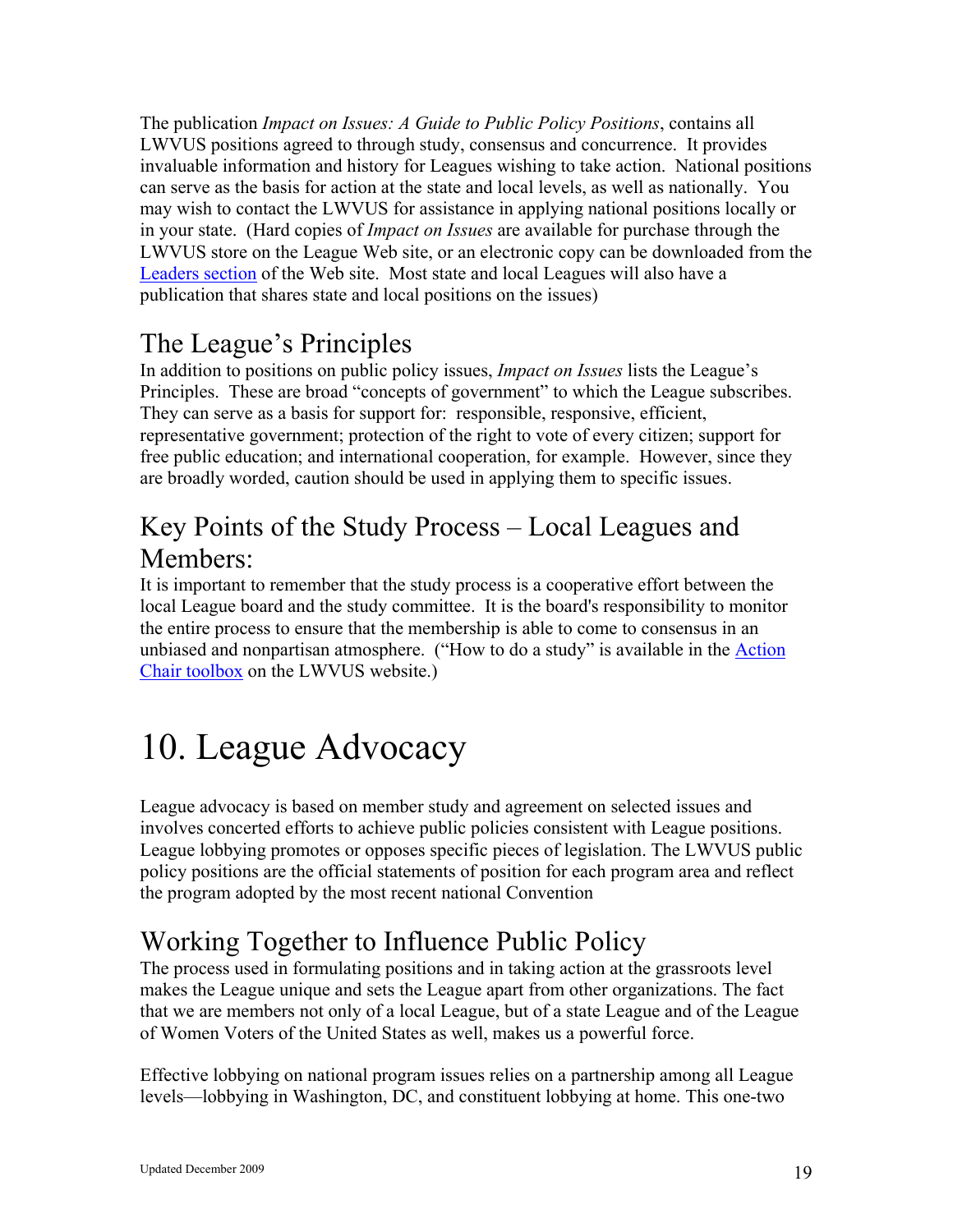punch gives the League a special impact in influencing national legislation.

**Lobbying activities and voter services activities must be kept completely separate, and voters' guides and other voter services materials and publications must not contain statements of League positions.**

#### Advocacy vs. Lobbying

Advocacy is a broader concept than lobbying. While lobbying can be part of an advocacy strategy, advocacy does not necessarily include lobbying. Lobbying is defined as an attempt to influence specific legislation, both legislation that has already been introduced in a legislative body and specific legislative proposals that the League or others may either oppose or support. Lobbying includes action that transmits a point of view on a specific piece of legislation to elected officials or their staffs, as well as action urging the public to contact their legislators about a specific piece of legislation. Lobbying activities must be funded through general operating funds  $(501(c)4)$ .

Advocacy activities, on the other hand, can sometimes be funded with tax-deductible monies. This is the case even when only one side of an issue is presented, as long as no call to action on a particular piece of legislation is issued. Such activities can include: (1) developing public policy briefs that analyze issues and provide detailed information and recommendations for addressing them through specific reforms and (2) providing forums for discussing issues and educating policymakers and the public.

#### LWVUS Lobbying

In DC, the LWVUS president and staff testify on Capitol Hill and lobby Members of Congress through phone calls and office meetings. The LWVUS frames the substantive issues and develops political strategies, targets key Members of Congress and implements lobbying activities. Day-to-day lobbying of Members of Congress, their staffs and congressional committees is carried out by the League's professional staff lobbyists. At the direction of the LWVUS, the League's volunteer Lobby Corps of about 20 DC-area League members lobbies each month when Congress is in session.

While it is the job of the national board to take the lead in national action and to keep League action synchronized, national legislation is every League's and every member's business. Lobbying in DC is highly important, but direct lobbying of Members of Congress by their constituents often is the key to persuading them to adopt the League position. Many League members belong to the national League's Grassroots Lobby Corps. This online network of activists gets the League message to Congress in a highly effective way. Members of the network receive e-mail action alerts from the LWVUS and then respond by sending quick, targeted, and sometimes last-minute, messages to Members of Congress on priority issues before key votes. Any League or individual League member interested in lobbying Congress on LWVUS positions is encouraged to join the Grassroots Lobby Corps by going to the League Web site.

The LWVUS Bylaws provide that Leagues may act on national legislative issues only in conformity with positions taken by the LWVUS (see *Impact on Issues*). This helps to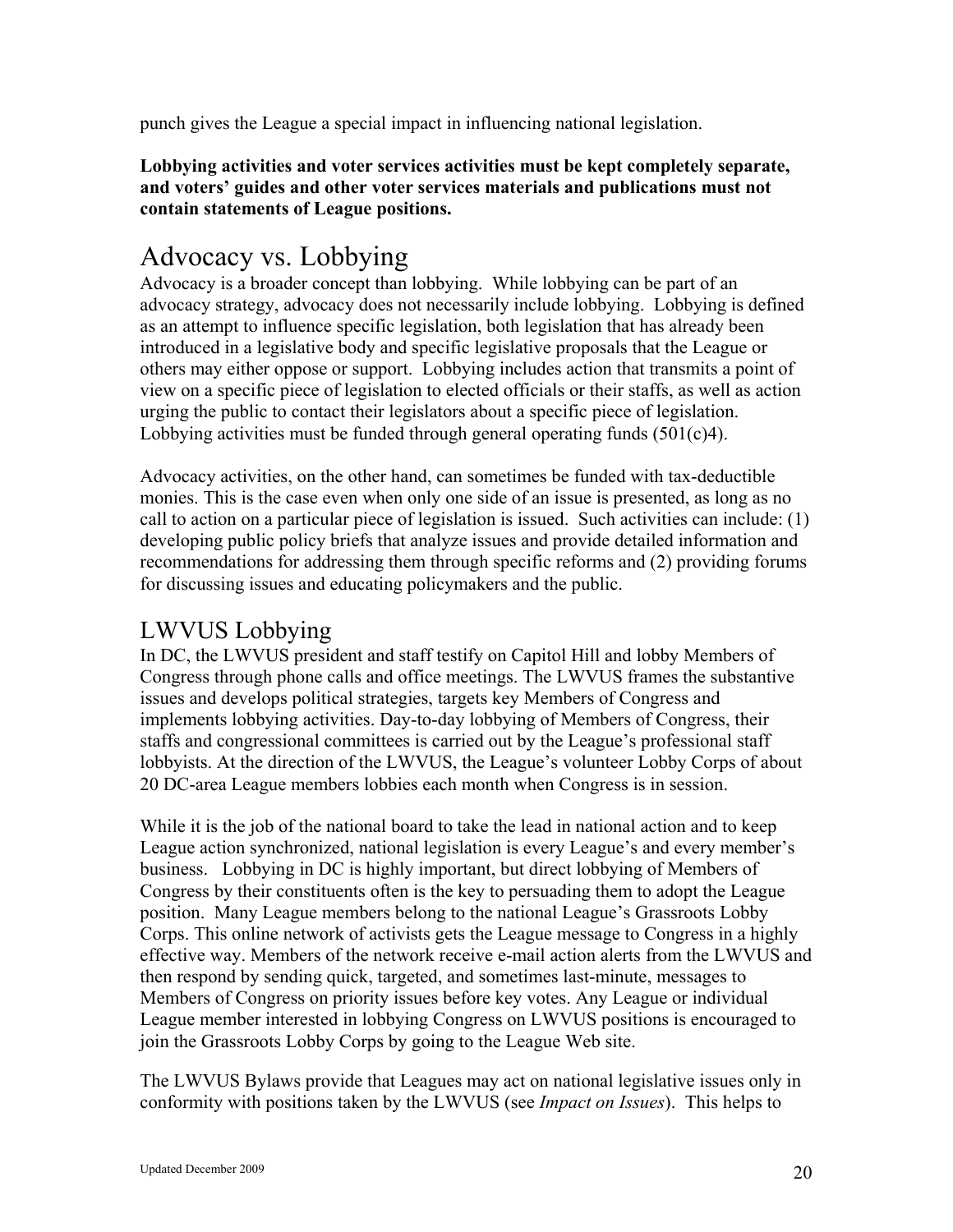ensure that the League speaks with one voice, which is essential for our effectiveness as an advocacy organization. A League board may choose not to respond to a particular call to action, but it may not take action in opposition to a position articulated by the LWVUS. Similarly, state Leagues are responsible for determining action policies and strategies on state issues and ensuring that the League's message is consistent throughout the state.

It sometimes happens that a local or state League may want to take action at the federal level on an issue that is not currently an LWVUS priority. In this case, consultation with the LWVUS staff is required. After consulting with the LWVUS, a League may only lobby their own Members of Congress—and Senators, in the case of a state League. It is never appropriate for a League to lobby another League's Members of Congress. (See the *President's Packet* for more information about taking action at the federal level.)

## Taking Action in the Community

Interpretation of a League position is the responsibility of the board that oversees that position. Local League boards are responsible for interpreting their own positions before taking action. Similarly, the LWVUS board interprets national positions, and state League boards interpret their own state positions. Uniform interpretation is essential for the League's effectiveness.

A local League contemplating action on a community issue should consider the following:

- Does the League have a position that supports the proposed action?
- Do members understand and would they agree with the proposed action?
- Is it a priority for the League?
- Does the League have a unique role to play or would the League's assets (time and money) be better spent on other activities?
- Does it have some chance of success or make an important statement for the League?
- ! Are other organizations or a coalition already working on the issue?
- What action techniques would be most effective?
- How will the League deal with controversy?
- How can members be involved in the proposed action?
- ! What kind of community involvement would best support the League's efforts?

A local/state League may want to take action by using a national League position at the local/state level (i.e., not lobbying Members of Congress or the state legislature). If the local/state League board judges that its members are knowledgeable and support the action to be taken, it can act without clearance from the LWVUS board. Leagues may wish to consult with the LWVUS Board or staff for background on action previously taken at all levels of the League based on a particular position. Most state Leagues also do not require clearance for state positions to be used locally.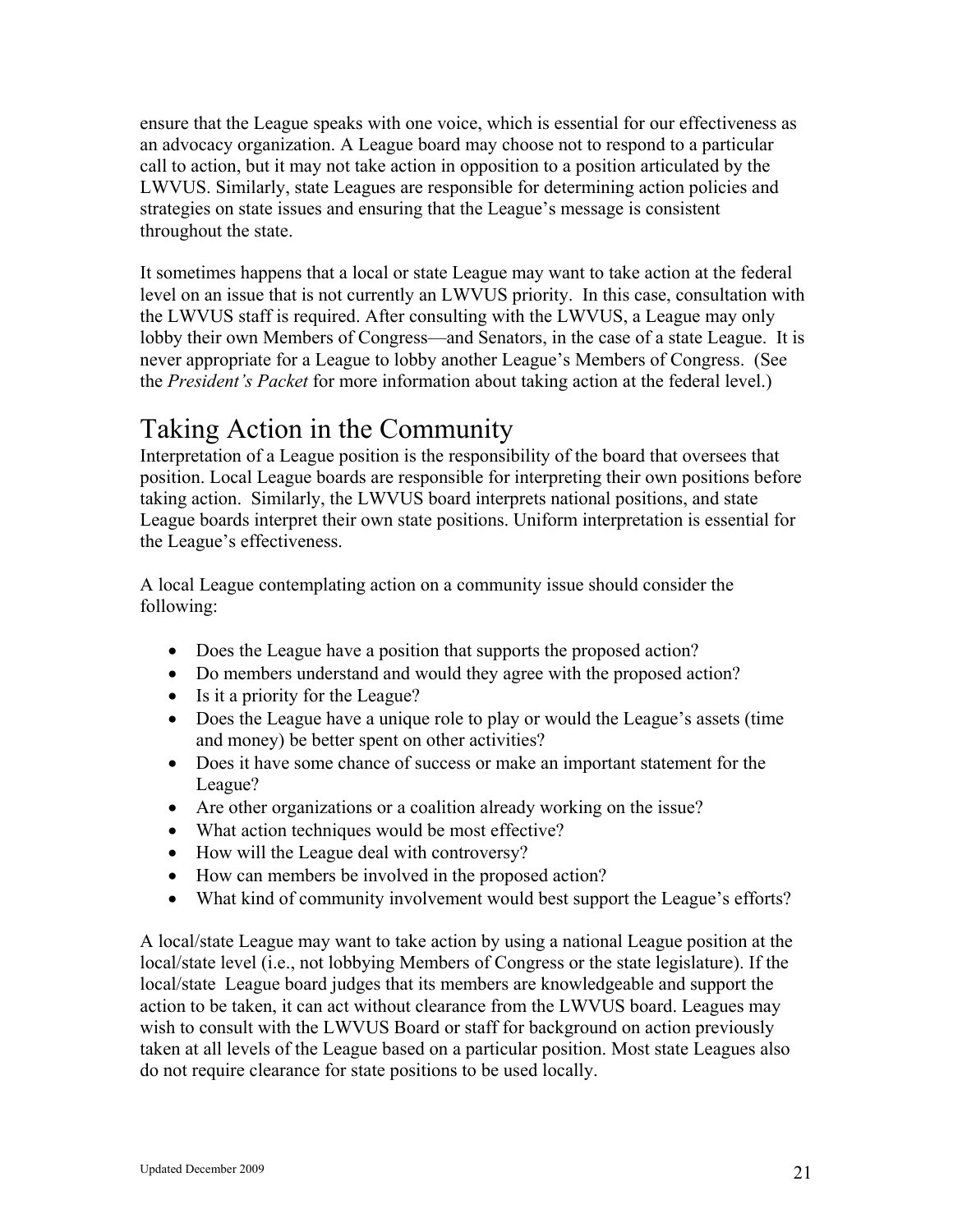League members should be encouraged as individuals to contact their legislators regarding League priority issues. Members, of course, are always free to take action on any topic, as long as it is clear that they are speaking as individuals, not for the League (i.e, they should not mention that they are League members in their communications). It is important to remember that only the League president (or designee) speaks in the name of the League.

### Speaking with One Voice

"Speaking with one voice" is one of the most important tenets of the League. The national League is responsible for determining strategies and action policies that ensure that the League's message on national issues is consistent throughout the country. Similarly, state Leagues are responsible for a consistent state message, and local Leagues must cooperate to ensure that regional issues are addressed in a consistent matter by neighboring Leagues.

Only the president (or designee) is permitted to speak for the League in an official capacity. However, members are encouraged to take action on League topics as individuals. For example, when responding to an LWVUS Action Alert, a local League president would send a message on behalf of the organization (i.e. on League letterhead); members might contact the same official as individuals (i.e., not mentioning their affiliation with League).

# 11. Conclusion

Being a League leader is rewarding and challenging. League leaders across the country enthusiastically share stories of their experiences and personal growth, recounting unique and exciting opportunities that only leadership in the League provides. They are proud of the positive impact that the League has on community, state and national issues and their role in facilitating the League's activities.

The LWVUS Board and staff are ready to assist Leagues in their efforts to make their communities healthy, strong and vibrant. Board liaisons and national staff can be contacted via e-mail or phone. Contact information is available in the For Members section of the League Web site.

*League of Women Voters of the United States December 2009*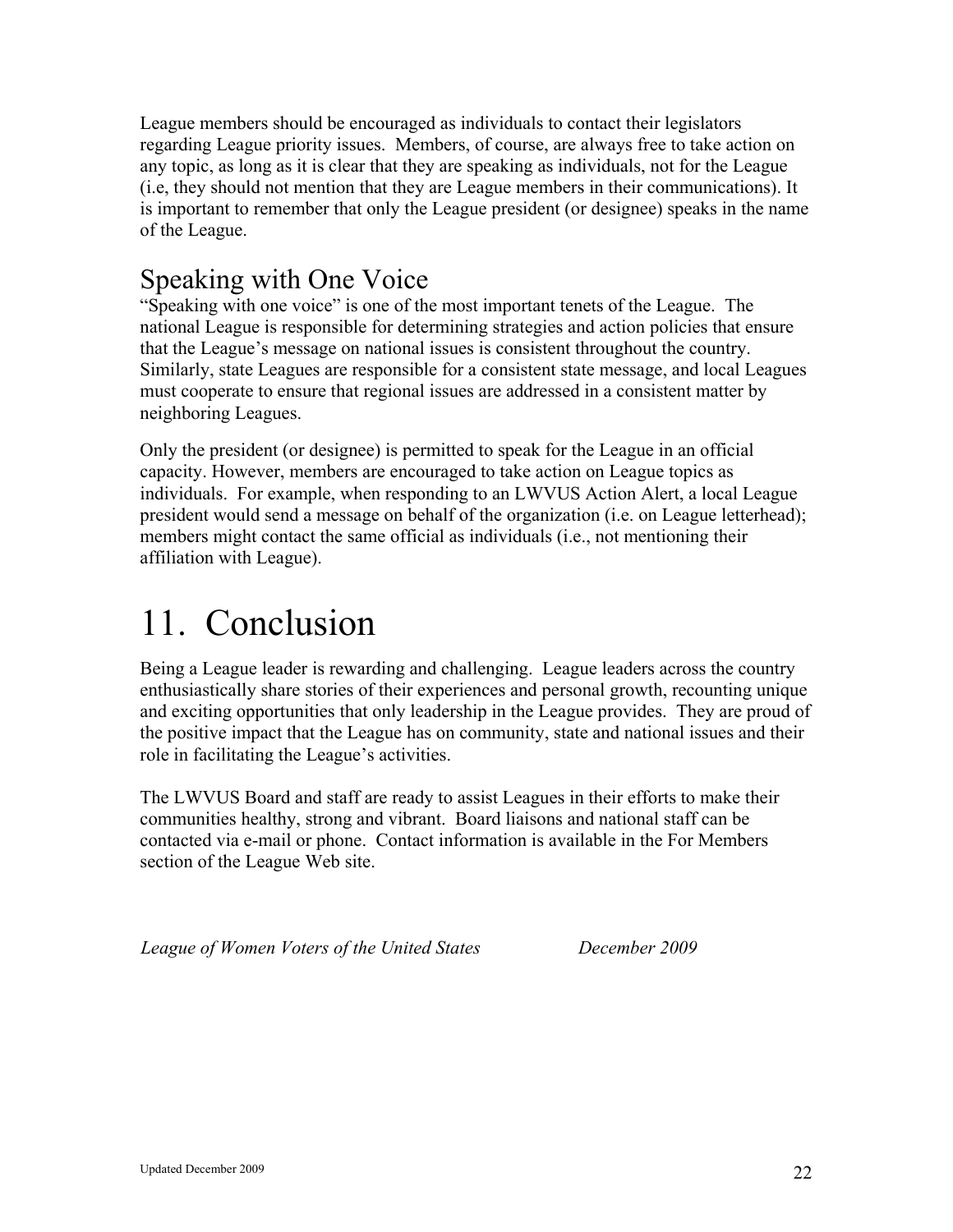# 12. Appendices

## **APPENDIX I**

#### **Glossary of League Lingo**

There are certain terms that are unique to the League of Women Voters- "League Lingo." Some are listed here to help new members.

**ACTION:** Promoting the League's positions on local, state and national public policy issues to government officials, the media and the public.

**ACTION ALERT:** Request from the LWVUS or state League to take action in support of a League position.

**ANNUAL MEETING:** Local year-end business meeting to elect officers and directors, vote on bylaw changes and adopt a budget and program of work for the next year.

**ASSOCIATE MEMBER:** A non-voting member of the League, such as a person under 18 years of age or a non-citizen.

**CONSENSUS:** Collective opinion of a substantial number of League members, representative of the membership as a whole, after objective study of an issue.

**CONCURRENCE:** Agreement by League members with a position on an issue reached by a small group of members or by another League.

**CONVENTION:** A state or national League meeting held every other year at which delegates elect officers and directors for the biennium, adopt program, make bylaw changes and adopt a budget, usually for one year. Local Leagues send delegates to state convention, local and state Leagues send delegates to national convention.

**COUNCIL:** An assembly of delegates held in alternate years to adopt a budget and assess program developments. Local Leagues send delegates to state council, state Leagues send delegates to national council.

**EDUCATION FUND:** The tax-deductible arm of national, state and large local Leagues, handling funds to be used only for educational purposes, not for action on issues.

**LIFE MEMBER:** A person who has been a member for 50 years or more. Life members are excused from dues payment and their Leagues pay no per member payment (PMP) for them.

**ILO:** Acronym for an Inter-League Organization, formed by local Leagues within a county, metropolitan area or region to act on issues that are beyond the local League area in scope.

**MAL:** Acronym for Member-At-Large, a member who resides outside the area of, and is not enrolled in, a local League.

**MAL UNIT:** A state-recognized group of Members-At-Large, in an area where there is no local League.

**PMP:** Acronym for Per Member Payment, the amount of money paid to the LWVUS and the state League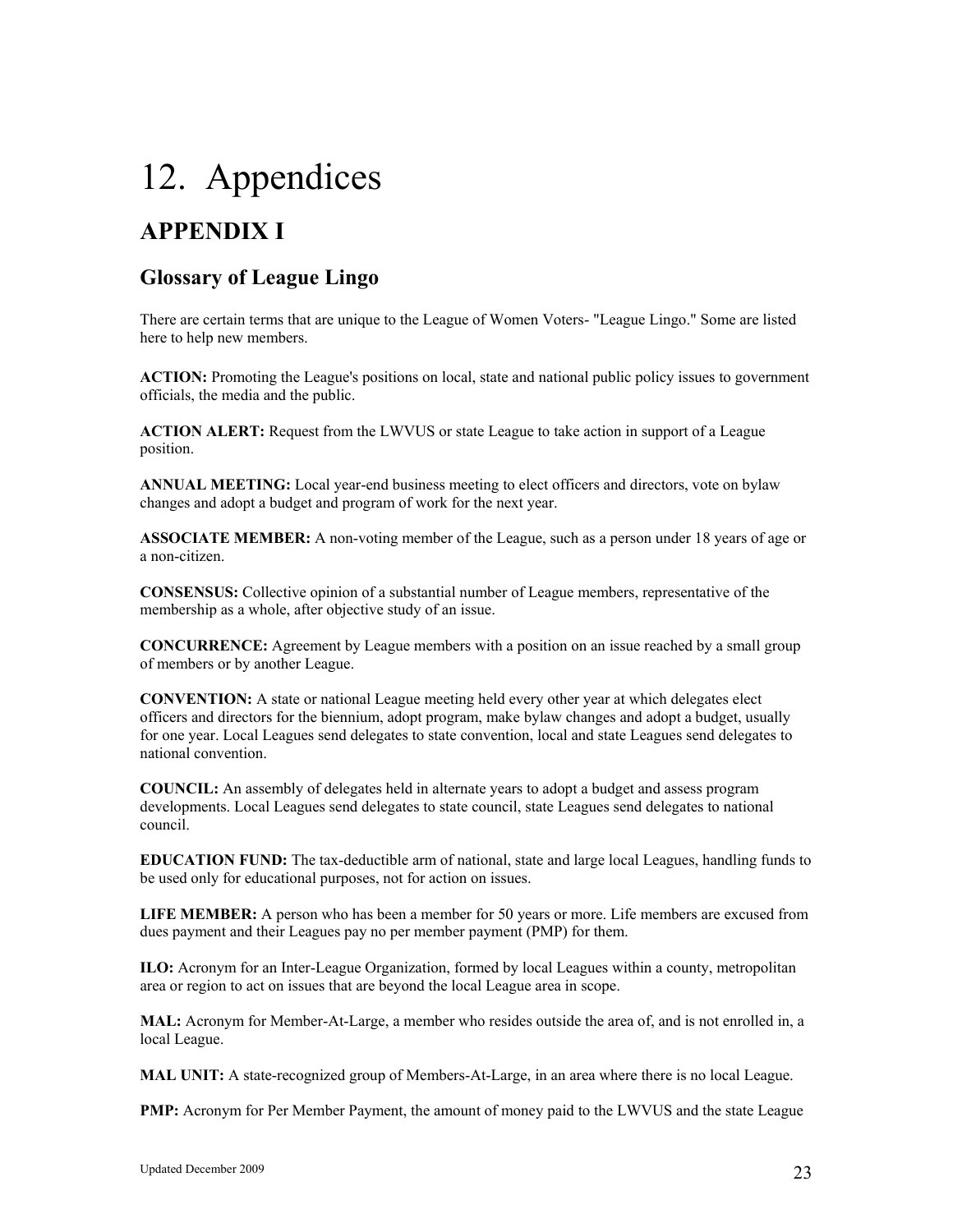on behalf of each member.

**POSITION:** A statement of the League's point of view on an issue, arrived at through member study and agreement (consensus or concurrence), approved by the appropriate board and used as a basis for League action.

**PRINCIPLES:** Governmental standards and policies supported by the League as a whole. They constitute the authorization for adoption of program at all levels.

**PROGRAM:** Selected governmental issues chosen by members at the local, state and national levels for study and action.

**PROGRAMS:** Plans for speakers, discussion or other activities for League meetings.

**UNIT:** Groupings of members within large local Leagues to provide more opportunity for discussion. Units may be time-oriented (day, evening, lunch hour), geographically oriented, or both.

**VOTERS GUIDE:** Nonpartisan publication giving candidates' qualifications and positions on selected issues.

**VOTERS SERVICE:** Year-round activity to help citizens be politically effective and to encourage their participation in the political process. Registering voters and presenting factual, nonpartisan information on candidates and election issues are basic voters service activities.

**VOTING MEMBERS:** All League members who are U.S. citizens and at least 18 years old.

**WEEKLY LEADERS UPDATE:** A LWVUS electronic mailing to all League board members sent out weekly. It includes information from the national League on Advocacy issues, Membership and League Support, Education Fund projects and grants and other important items of interest to League leaders.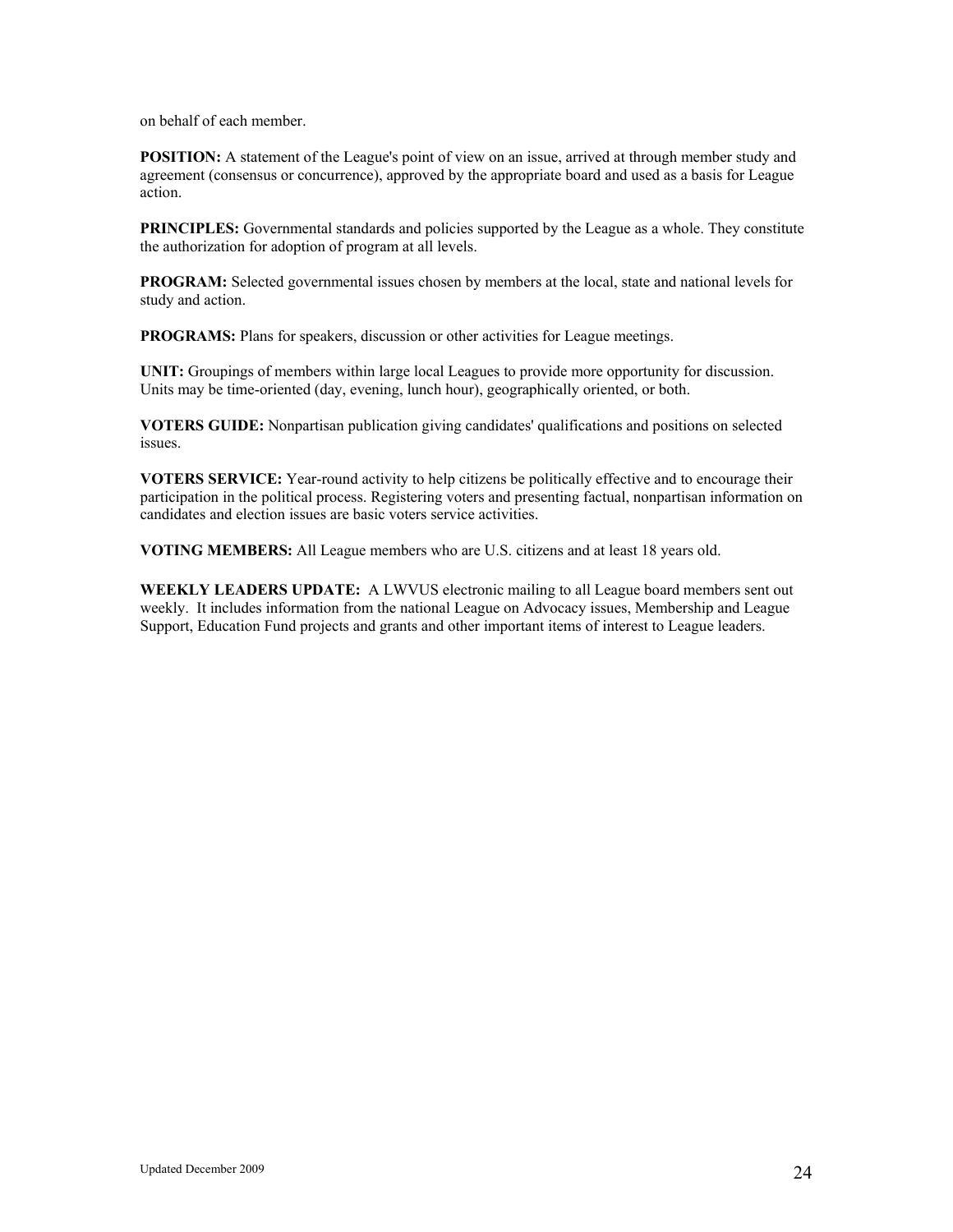#### **APPENDIX II**

#### **APPENDICES FOR LEAGUE BASICS (full download – available on web):**

#### **Additional Resources - Bylaws**

- A: Amending Bylaws
- B: Decision Making By Electronic Means
- C: Sample Local Leagues Bylaws

#### **Additional Resources - Governance Policies**

- D: Developing and Implementing a Diversity Policy (Sample Included)
- E: Developing and Implementing a Nonpartisan Policy
- F: Nonpartisan Political Activity Policy
- G: Sample Local League Nonpartisan Policy
- H: Samples of Conflict of Interest Policy

#### **Additional Resources - Board of Directors**

- I: Job Descriptions for Local League Officers
- J: League Management Models
- K:Board Orientation
- L: Local Board Meeting Basics
- M:Tips for Successful Meetings
- N: Tips for Successful Annual Meeting

#### **Additional Resources - Financial Procedures**

O: Fiscal and Compliance Issues FAQ P: Money Matters Part 1 - Financial Management Q: Money Matters Part 2 - Using Your Education Funds

#### **Additional Resources - Membership**

R: 7 Keys to Grow Your League Membership S: Tips for the Membership Chair T: Tips for the Membership Growth

#### **Additional Resources - Communications**

U: Basics for Writing on the Web

#### **Additional Resources: Advocacy**

V; League Principles W: Legislative Action: Working Together to Influence Public Policy

#### **Additional Resources: Education**

X: LWVEF Guidelines For State And Local League Debates Including "Empty Chair" Debates